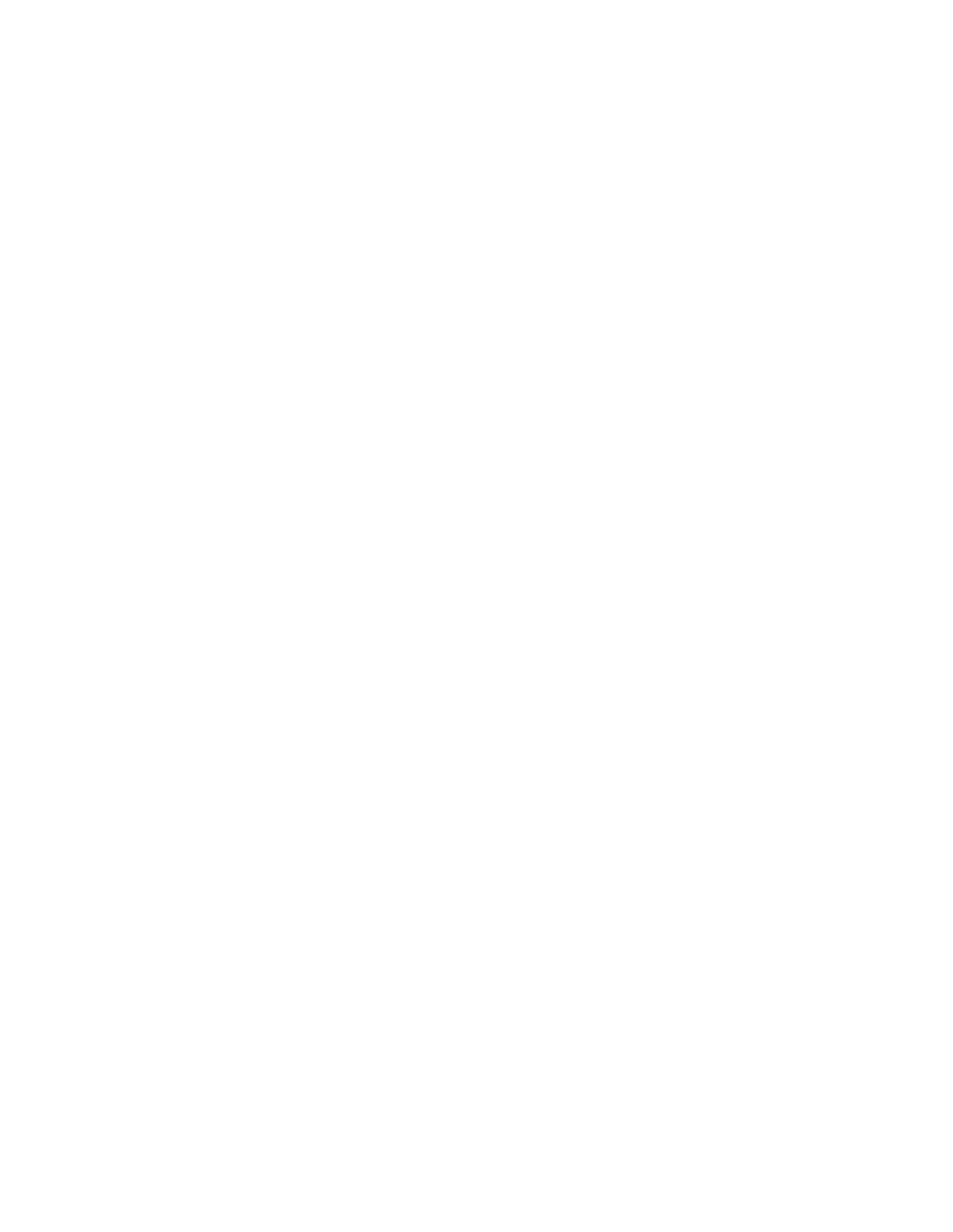# **Sources and Definitions**

This appendix complements the data tables by providing, for each of the 81 indicators included in the Global Innovation Index (GII), its title, its description, its definition, and its source. For each indicator for each country/economy, the most recent value within the period 2004–13 was used. The single year given next to the description corresponds to the most frequent year for which data were available; when more than one year is considered, the period is indicated at the end of the indicator's source in parenthesis.

Some indicators received special treatment in the computation. A few variables required scaling by some other indicator to be comparable across countries, through division by gross domestic product (GDP) in current US dollars, purchasing power parity GDP in international dollars (PPP\$ GDP), population, total exports, and so on. Details are provided in this appendix. The scaling factor was in each case the value corresponding to the same year of the particular indicator. In addition, 36 indicators that were assigned half weight are singled out with an 'a'. Finally, indicators for which higher scores indicate worse outcomes, commonly known as 'bads', are differentiated with a 'b' (details on the computation can be found in Appendix IV Technical Notes). See also Annex 2 in Chapter 1 for more information regarding the use of 'n/a' and zero in indicators 4.2.4, 5.2.4, 5.2.5, and 7.3.4.

A total of 56 variables are hard data; 20 are composite indicators from international agencies, distinguished with an asterisk (\*); and 5 are survey questions from the World Economic Forum's Executive Opinion Survey (EOS), singled out with a dagger ( †).

**373**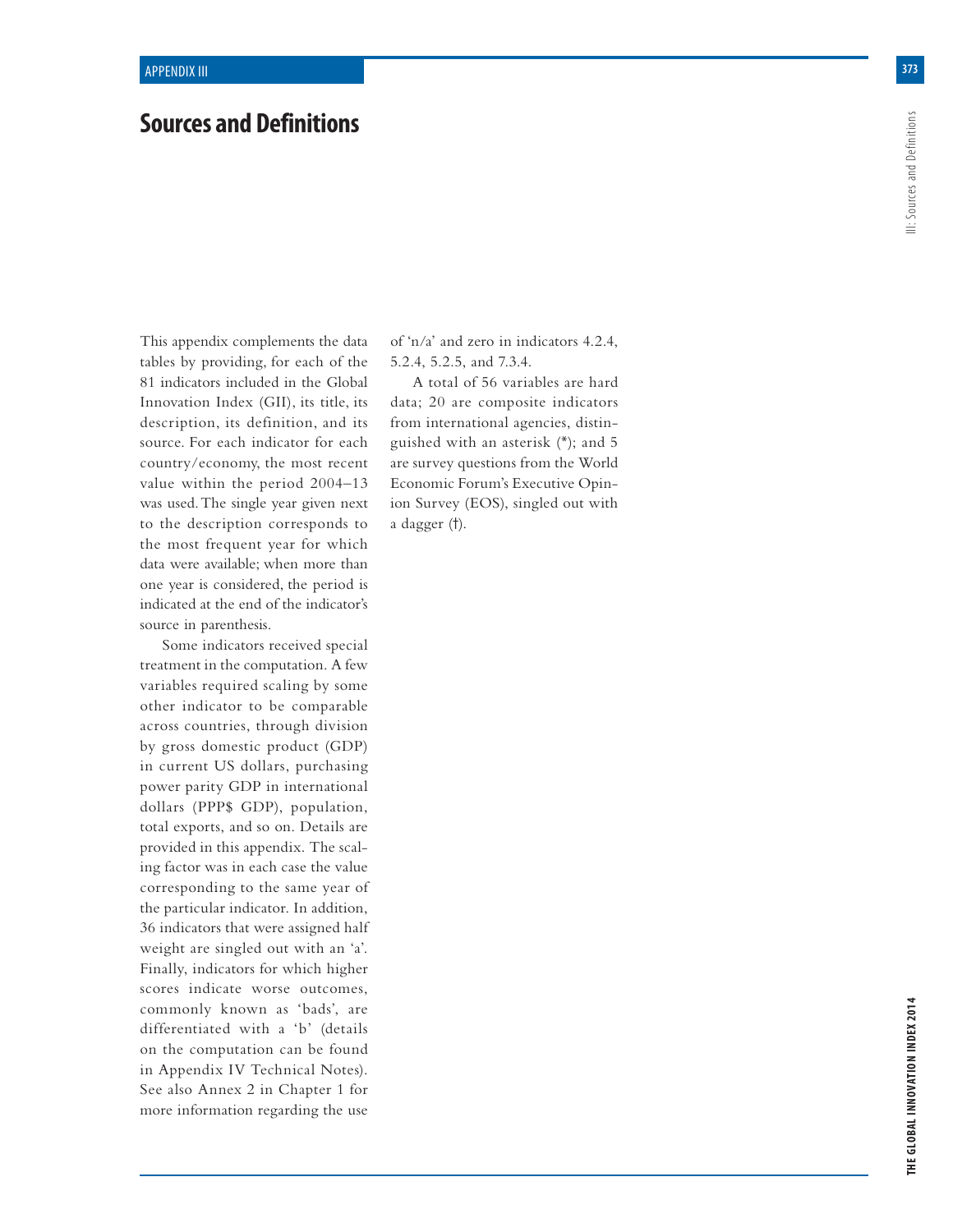# **1 Institutions**

### **1.1 Political environment**

# 1.1.1 Political stability and absence of violence/ terrorism

Political stability and absence of violence/terrorism index\* | 2012

Index that captures perceptions of the likelihood that the government will be destabilized or overthrown by unconstitutional or violent means, including politically motivated violence and terrorism. Scores are standardized.

Source: World Bank, World Governance Indicators, 2013 update. (http://info. worldbank.org/governance/wgi/index. aspx#home)

## 1.1.2 Government effectiveness

Government effectiveness index\* | 2012

Index that captures perceptions of the quality of public and civil services and the degree of their independence from political pressures, the quality of policy formulation and implementation, and the credibility of the government's commitment to such policies. Scores are standardized.

Source: World Bank, World Governance Indicators, 2013 update. (http://info. worldbank.org/governance/wgi/index. aspx#home)

#### 1.1.3 Press freedom

Press freedom index\*b | 2013

Index that captures perceptions on violations of press freedom in the world. It reflects the degree of freedom that journalists and news organizations enjoy in each country and the efforts made by the authorities to respect and ensure respect for this freedom. It is based on events between the start of December 2012 and the end of November 2013.

Source: Reporters Without Borders, Press Freedom Index 2013. (http://en.rsf.org/pressfreedom-index-2013,1054.html)

## **1.2 Regulatory environment**

1.2.1 Regulatory quality Regulatory quality index\*a | 2012

> Index that captures perceptions of the ability of the government to formulate and implement sound policies and regulations that permit and promote private-sector development. Scores are standardized.

Source: World Bank, World Governance Indicators, 2013 update. (http://info. worldbank.org/governance/wgi/index. aspx#home)

## 1.2.2 Rule of law

Rule of law index\*a | 2012

Index that captures perceptions of the extent to which agents have confidence in and abide by the rules of society, in particular the quality of contract enforcement, property rights, the police, and the courts, as well as the likelihood of crime and violence. Scores are standardized.

Source: World Bank, World Governance Indicators, 2013 update. (http://info. worldbank.org/governance/wgi/index. aspx#home)

### 1.2.3 Cost of redundancy dismissal

Sum of notice period and severance pay for redundancy dismissal (in salary weeks, averages for workers with 1, 5, and 10 years of tenure, with a minimum threshold of 8 weeks)<sup>b</sup> | 2013

Doing Business, in its indicators on employing workers, measures flexibility in the regulation on redundancy in a manner consistent with relevant ILO conventions to strike a better balance between labour market flexibility and social protection (including unemployment protection). The redundancy cost indicator is the sum of the cost of advance notice requirements added to severance payments due when terminating a redundant worker, expressed in weeks of salary. The average value of notice requirements and severance payments applicable to a worker with 1 year of tenure, a worker with 5 years of tenure, and a worker with 10 years of tenure is used to assign the score. If the redundancy cost adds up to 8 or fewer weeks of salary, a value of 8 is assigned but the actual number of weeks is published. If the cost adds up to more than 8 weeks of salary, the score is the number of weeks. One month is recorded as 4 and 1/3 weeks. Assumptions about the worker: the worker earns a salary plus benefits equal to the economy's average wage during the entire period of his employment; has a pay period that is the most common for workers in the economy; is a lawful citizen who belongs to the same race and religion as the majority of the economy's population; resides in the economy's largest business city; and is not a member of a labour union, unless membership is mandatory. Assumptions about the business: the business is a limited liability company; it operates in the economy's largest business city; it is 100% domestically owned; it operates in the manufacturing sector; it has 60 employees; it is subject to collective bargaining agreements in economies where such agreements cover more than half the manufacturing sector and apply even

to firms not party to them; and it abides by every law and regulation but does not grant workers more benefits than mandated by law, regulation, or (if applicable) collective bargaining agreement.

Source: World Bank, Doing Business 2014, Employing Workers. (http://www. doingbusiness.org/reports/global-reports/ doing-business-2014)

# **1.3 Business environment**

### 1.3.1 Ease of starting a business Ease of starting a business (distance to frontier)\* | 2013

The ranking is the simple average of the percentile rankings on the component indicators of the ease of starting a business index: procedures (number); time (days); cost to complete each procedure (% of income per capita); and paid-in minimum capital (% of income per capita). Doing Business records all procedures that are officially required for an entrepreneur to start up and formally operate an industrial or commercial business. These include obtaining all necessary licenses and permits and completing any required notifications, verifications, or inscriptions for the company and employees with relevant authorities. To make the data comparable across economies, Doing Business uses a standardized business that is a limited liability company (or its legal equivalent); operates in the economy's largest business city; is 100% domestically owned and has 5 owners (none of whom is a legal entity); has startup capital of 10 times income per capita, paid in cash; performs general industrial or commercial activities; it is not using heavily polluting production processes; leases the commercial plant or offices and is not a proprietor of real estate; does not qualify for investment incentives or any special benefits; has at least 10 and up to 50 employees 1 month after the commencement of operations, all of them domestic nationals; has a turnover of at least 100 times income per capita; and has a company deed 10 pages long. The distance to frontier measure benchmarks economies to the frontier in regulatory practice, measuring the absolute distance to the best performance on each indicator and showing how much the regulatory environment for local entrepreneurs in each economy has changed over time in absolute terms.

Source: World Bank, Ease of Doing Business Index 2014, Doing Business 2014. (http://www. doingbusiness.org/reports/global-reports/ doing-business-2014)

III: Sources and Definitions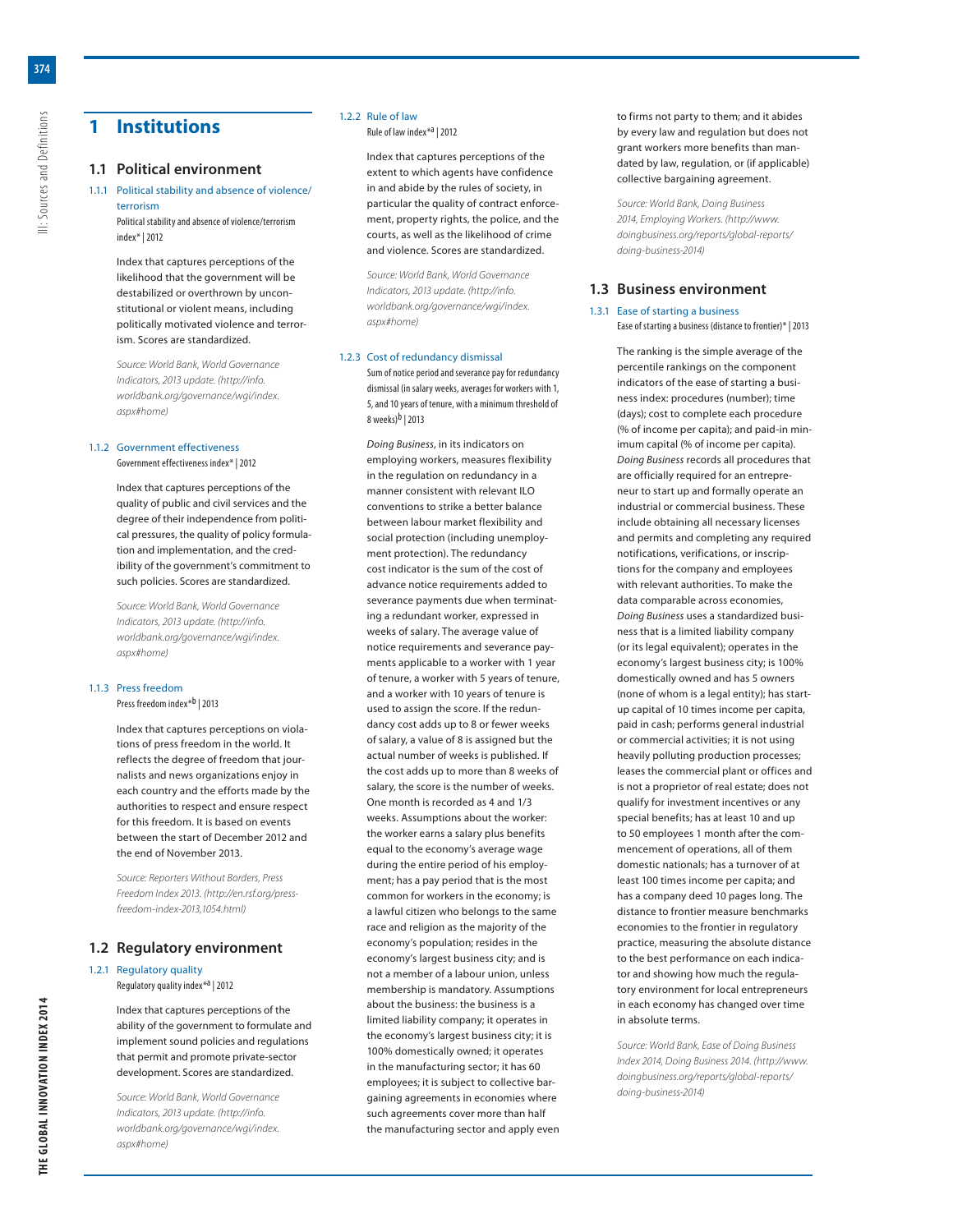**375**

### 1.3.2 Ease of resolving insolvency

Ease of resolving insolvency (distance to frontier)\* | 2013

The ranking on the ease of resolving insolvency is based on the recovery rate (cents on the dollar). To make the data comparable across economies, several assumptions about the business and the case are used: the recovery rate is recorded as cents on the dollar recouped by creditors through reorganization, liquidation, or debt enforcement (foreclosure) proceedings. The calculation takes into account the outcome: whether the business emerges from the proceedings as a going concern or the assets are sold piecemeal. Then the costs of the proceedings are deducted (1 cent for each percentage point of the value of the debtor's estate). Finally, the value lost as a result of the time the money remains tied up in insolvency proceedings is taken into account, including the loss of value due to depreciation of furniture, etc. The recovery rate is the present value of the remaining proceeds, based on end-2012 lending rates from the International Monetary Fund's International Financial Statistics, supplemented with data from central banks and the Economist Intelligence Unit. If an economy had zero cases a year over the past 5 years involving a judicial reorganization, judicial liquidation or debt enforcement procedure (foreclosure), the economy receives a 'no practice' ranking. This means that creditors are unlikely to recover their money through a formal legal process (in or out of court). The recovery rate for 'no practice' economies is zero. Indicators resolving insolvency—time (in years) and cost (% of estate), while also computed by Doing Business, are not taken into account for the ranking on the ease of resolving insolvency. Refer to indicator 1.3.1 for details regarding the distance to frontier measure.

Source: World Bank, Ease of Doing Business Index 2014, Doing Business 2014. (http://www. doingbusiness.org/reports/global-reports/ doing-business-2014)

### 1.3.3 Ease of paying taxes Ease of paying taxes (distance to frontier)\* | 2013

The ranking is the simple average of the percentile rankings on the component indicators of the ease of paying taxes: payments (number per year); time (hours per year); profit tax (%); labour tax and contributions (%); other taxes (%); and total tax rate (% profit). Since 2012, a threshold calculated and adjusted on a yearly basis is applied to the total tax rate. The threshold is equivalent to the

highest total tax rate among the top 15% of economies in the ranking on the total tax rate; this year the threshold is 25.5% (i.e., for all economies with a total tax rate below this threshold, the total tax rate is set at 25.5%). The threshold is not based on any underlying theory, but is intended to mitigate the effect of very low tax rates on the ranking of the ease of paying taxes. To make the data comparable across economies, several assumptions about the business and the taxes and contributions are used. The methodology benefited from discussion with members of the International Tax Dialogue and other stakeholders, which led to a refinement of the survey questions on the time to pay taxes, the collection of additional data on the labour tax wedge for further research, and the introduction of a threshold applied to the total tax rate for the purpose of calculating the ranking on the ease of paying taxes. Refer to indicator 1.3.1 for details regarding the distance to frontier measure.

Source: World Bank, Ease of Doing Business Index 2014, Doing Business 2014. (http://www. doingbusiness.org/reports/global-reports/ doing-business-2014)

# **2 Human capital and research**

# **2.1 Education**

2.1.1 Expenditure on education

Government expenditure on education (% of GDP) | 2010

Government operating expenditures in education, including wages and salaries and excluding capital investments in buildings and equipment, as a percentage of gross domestic product (GDP).

Source: UNESCO Institute for Statistics, UIS online database (2004–13). (http://stats.uis. unesco.org)

## 2.1.2 Government expenditure on education per pupil, secondary

Government expenditure per pupil, secondary (% of GDP per capita) | 2010

Government spending on education divided by the total number of secondary students, as a percentage of GDP per capita. Government expenditure (current and capital) includes government spending on educational institutions (both public and private), education administration, and subsidies for private entities

### (students/households and other private entities).

Source: UNESCO Institute for Statistics, UIS online database (2004–13). (http://stats.uis. unesco.org)

### 2.1.3 School life expectancy

School life expectancy, primary to tertiary education (years) | 2011

Total number of years of schooling that a child of a certain age can expect to receive in the future, assuming that the probability of his or her being enrolled in school at any particular age is equal to the current enrolment ratio for that age.

Source: UNESCO Institute for Statistics, UIS online database (2004–12). (http://stats.uis. unesco.org)

## 2.1.4 Assessment in reading, mathematics, and science

PISA average scales in reading, mathematics, and science<sup>a</sup> | 2012

The Organisation for Economic Co-operation and Development (OECD) Programme for International Student Assessment (PISA) develops threeyearly surveys that examine 15-yearold students' performance in reading, mathematics, and science. The scores are calculated in each year so that the mean is 500 and the standard deviation 100. The scores for China come from Shanghai; those for India from Himachal Pradesh and Tamil Nadu (average); those for the United Arab Emirates from Dubai; and those for the Bolivarian Republic of Venezuela from Miranda. These scores are those from the GII 2013 report.

Source: OECD Programme for International Student Assessment (PISA) (2010–12). (www. pisa.oecd.org/)

### 2.1.5 Pupil-teacher ratio, secondary Pupil-teacher ratio, secondary<sup>a,b</sup> 2011

The number of pupils enrolled in secondary school divided by the number of secondary school teachers (regardless of their teaching assignment). Where the data are missing for some countries, the ratios for upper-secondary are reported; if these are also missing, the ratios for lower-secondary are reported instead.

Source: UNESCO Institute for Statistics, UIS online database (2004–13). (http://stats.uis. unesco.org)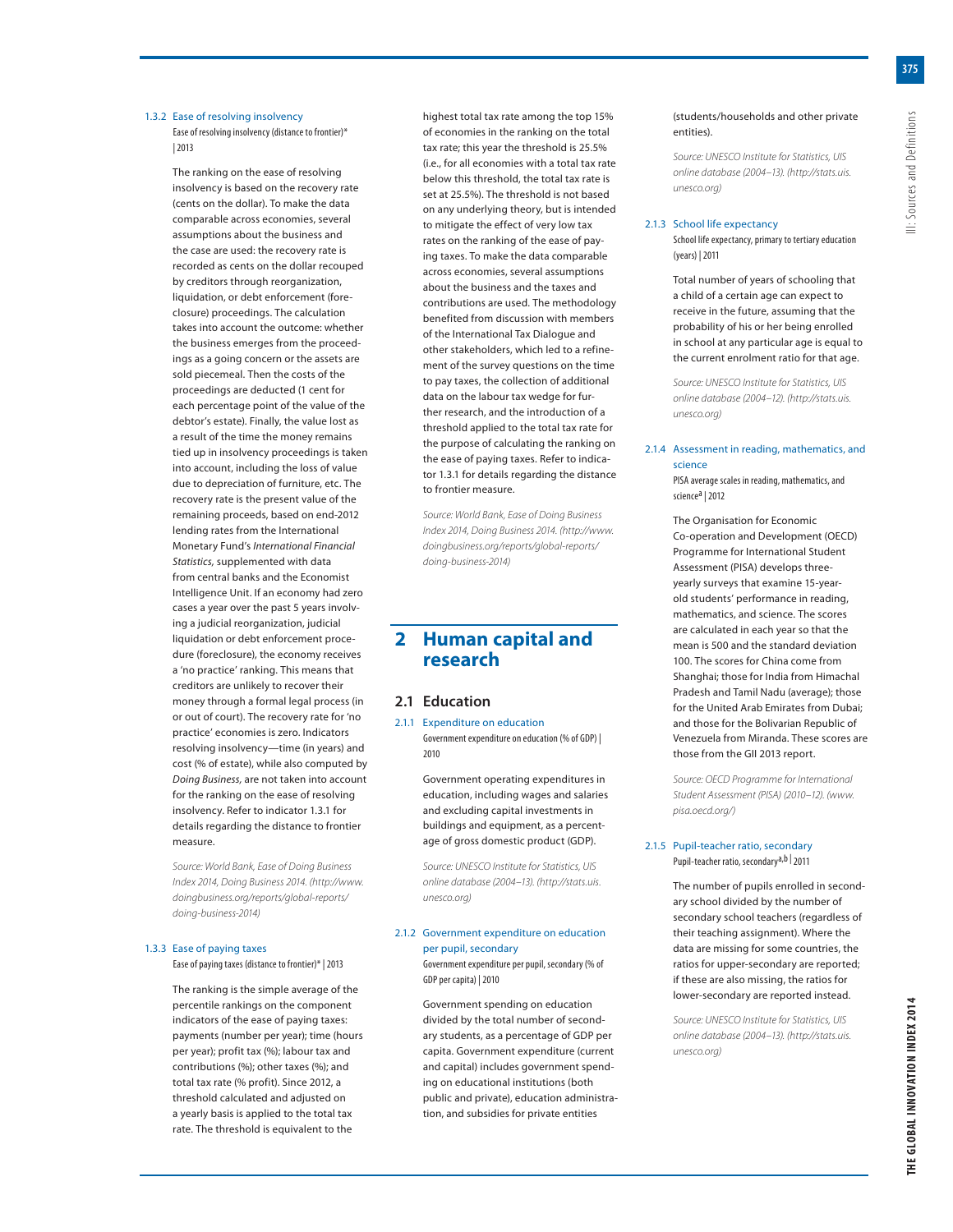III: Sources and Definitions

# **2.2 Tertiary education**

### 2.2.1 Tertiary enrolment School enrolment, tertiary (% gross)<sup>a</sup> | 2011

The ratio of total tertiary enrolment, regardless of age, to the population of the age group that officially corresponds to the tertiary level of education. Tertiary education, whether or not to an advanced research qualification, normally requires, as a minimum condition of admission, the successful completion of education at the secondary level.

Source: UNESCO Institute for Statistics, UIS online database (2004–12). (http://stats.uis. unesco.org)

### 2.2.2 Graduates in science and engineering

Tertiary graduates in engineering, manufacturing, and construction (% of total tertiary graduates) |2011

The share of all tertiary graduates in manufacturing, engineering, and construction over all tertiary graduates.

Source: UNESCO Institute for Statistics, UIS online database (2004–12). (http://stats.uis. unesco.org)

### 2.2.3 Tertiary inbound mobility

Tertiary inbound mobility ratio (%)<sup>a</sup> | 2011

The number of students from abroad studying in a given country, as a percentage of the total tertiary enrolment in that country.

Source: UNESCO Institute for Statistics, UIS online database (2004–13). (http://stats.uis. unesco.org)

# **2.3 Research and development (R&D)**

#### 2.3.1 Researchers

Researchers, headcounts (per million population) | 2011

Researchers per million population, head counts. Researchers in R&D are professionals engaged in the conception or creation of new knowledge, products, processes, methods, or systems and in the management of the projects concerned. Postgraduate PhD students (ISCED97 level 6) engaged in R&D are included. The series with full-time equivalents (FTE) also exists, but has a lower country coverage.

Source: UNESCO Institute for Statistics, UIS online database (2004–12). (http://stats.uis. unesco.org)

# 2.3.2 Gross expenditure on R&D (GERD)

GERD: Gross expenditure on R&D (% of GDP) | 2011

Total domestic intramural expenditure on R&D during a given period as a percentage of GDP. Intramural R&D expenditure

is all expenditure for R&D performed within a statistical unit or sector of the economy during a specific period, whatever the source of funds.

Source: UNESCO Institute for Statistics, UIS online database (2004–13). (http://stats.uis. unesco.org)

## 2.3.3 QS university ranking average score of top 3 universities

Average score of the top 3 universities at the QS world university ranking\* | 2013

Average score of the top three universities per country. If fewer than three universities are listed in the QS ranking of the global top 700 universities, the sum of the scores of the listed universities is divided by three, thus implying a score of zero for the non-listed universities.

Source: QS Quacquarelli Symonds Ltd, QS World University Ranking 2013/2014, Top Universities. (http://www.topuniversities. com/university-rankings/world-universityrankings/2013)

# **3 Infrastructure**

# **3.1 Information and communication technologies (ICTs)**

### 3.1.1 ICT access

ICT access index\* | 2012

The ICT access index is a composite index that weights five ICT indicators (20% each): (1) Fixed telephone lines per 100 inhabitants; (2) Mobile cellular telephone subscriptions per 100 inhabitants; (3) International Internet bandwidth (bit/s) per Internet user; (4) Percentage of households with a computer; and (5) Percentage of households with Internet access. It is the first sub-index in ITU's ICT Development Index (IDI).

Source: International Telecommunication Union, Measuring the Information Society 2013, ICT Development Index 2013. (http:// www.itu.int/en/ITU-D/Statistics/Pages/ publications/mis2013.aspx)

# 3.1.2 ICT use

ICT use index\* | 2012

The ICT use index is a composite index that weights three ICT indicators (33% each): (1) Percentage of individuals using the Internet; (2) Fixed (wired)-broadband Internet subscriptions per 100 inhabitants; and (3) Active mobile-broadband subscriptions per 100 inhabitants. It

### is the second sub-index in ITU's ICT Development Index (IDI).

Source: International Telecommunication Union, Measuring the Information Society 2013, ICT Development Index 2013. (http:// www.itu.int/en/ITU-D/Statistics/Pages/ publications/mis2013.aspx)

### 3.1.3 Government's online service Government's online service index\* | 2012

To arrive at a set of online service index values, research teams assessed each country's national website, including the national central portal, e-services portal, and e-participation portal as well as the websites of the related ministries of education, labour, social services, health, finance, and environment, as applicable. In addition to being assessed for content and features, the national sites were tested for a minimal level of web content accessibility as described in the Web Content Accessibility Guidelines of the World Wide Web Consortium. The survey covers four stages of government's online service development, with points assigned for (1) an emerging presence, providing limited and basic information; (2) an enhanced presence, providing greater public policy and governance sources of information, such as policies, laws and regulation, downloadable databases, etc.; (3) a transactional presence, allowing two-way interactions between government and citizens (G2C and C2G), including paying taxes and applying for ID cards, birth certificates, passports, license renewals, etc.; and (4) a connected presence, characterized by G2G, G2C, and C2G interactions; participatory deliberative policy- and decision-making. A citizen-centric approach was followed. It is the first of three components of the E-Government Development Index (EGDI) of the United Nations Public Administration Network (UNPAN), together with components on telecommunication infrastructure and human capital.

Source: United Nations Public Administration Network, e-Government Survey 2012. (http:// www2.unpan.org/egovkb/)

# 3.1.4 Online e-participation

E-Participation Index\* | 2012

The United Nations E-Participation Index is based on the survey used for the UN Online Service Index. The survey was expanded with questions emphasizing quality in the connected presence stage of e-government. These questions focus on the use of the Internet to facilitate the provision of information by governments to citizens ('e-information sharing'), interaction with stakeholders ('e-consul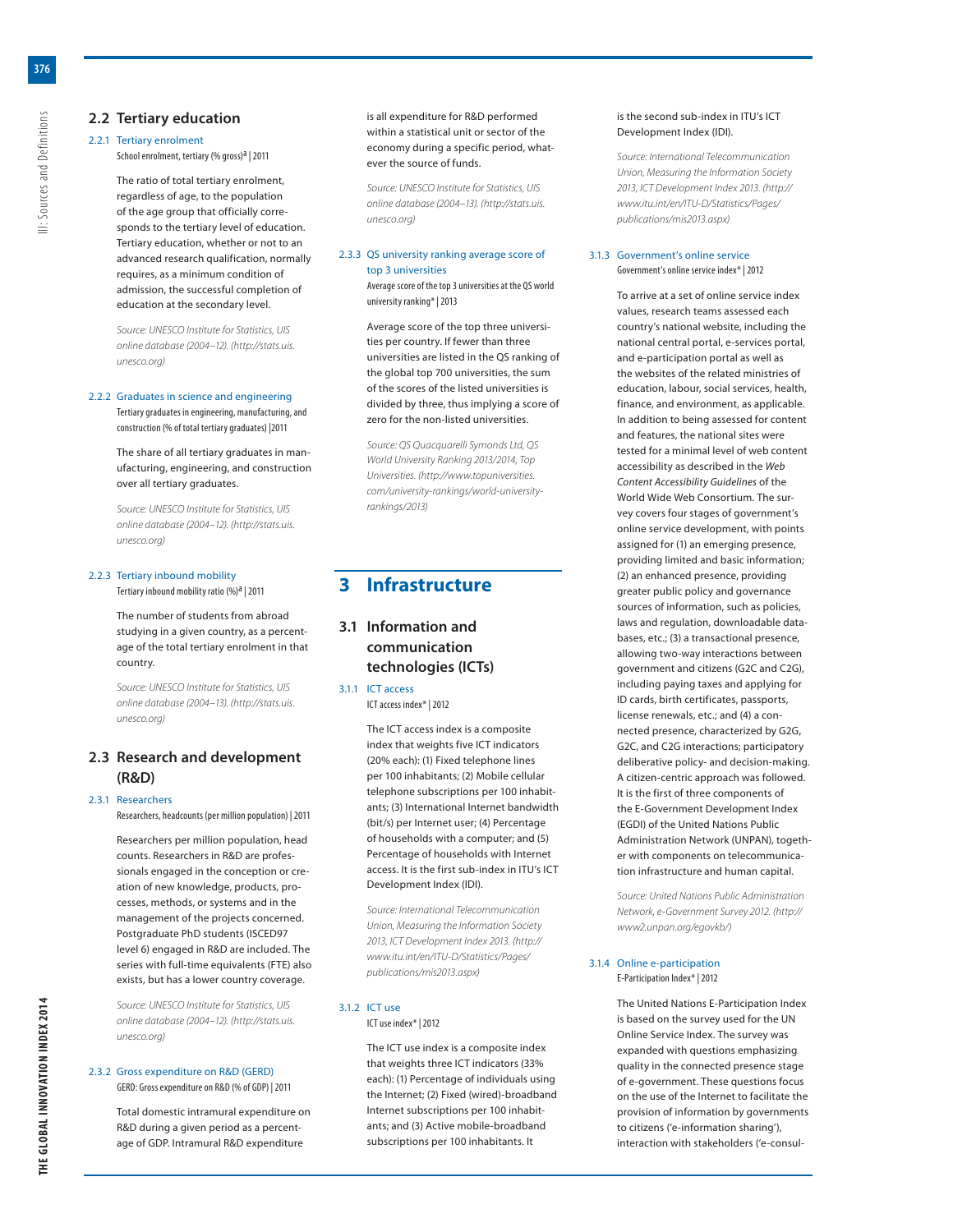tation'), and engagement in decisionmaking processes ('e-decision making'). A country's E-Participation Index value reflects how useful these features are and the extent to which they have been deployed by the government compared with all other countries. The purpose of this measure is to offer insight into how different countries are using online tools to promote interaction between citizens and government, as well as among citizens, for the benefit of all. The index ranges from 0 to 1, with 1 showing greater e-participation.

Source: United Nations Public Administration Network, e-Government Survey 2012. (http:// www2.unpan.org/egovkb/)

# **3.2 General infrastructure**

# 3.2.1 Electricity output

Electricity output (kWh per capita)<sup>a</sup> | 2011

Electricity production, measured at the terminals of all alternator sets in a station. In addition to hydropower, coal, oil, gas, and nuclear power generation, this indicator covers generation by geothermal, solar, wind, and tide and wave energy, as well as that from combustible renewables and waste. Production includes the output of electricity plants that are designed to produce electricity only as well as that of combined heat and power plants. Electricity output in KWh is scaled by population.

Source: International Energy Agency, World Energy Balances online data service (2011–12). (http://www.iea.org/stats/)

#### 3.2.2 Logistics performance Logistics Performance Index\*a | 2012

A multidimensional assessment of logistics performance, the Logistics Performance Index (LPI) compares the trade logistics profiles of 160 countries and rates them on a scale of 1 (worst) to 5 (best). The ratings are based on 6,000 individual country assessments by nearly 1,000 international freight forwarders, who rated the eight foreign countries their company serves most frequently. The LPI's six components include: (1) the efficiency of the clearance process (speed, simplicity, and predictability of formalities) by border control agencies, including customs; (2) the quality of trade- and transport-related infrastructure (ports, railroads, roads, information technology); (3) the ease of arranging competitively priced shipments; (4) the competence and quality of logistics services (transport operators, customs brokers); (5) the ability to track and trace consignments; and (6) the frequency with which shipments reach the consignee within the scheduled or expected delivery time. Details of the survey methodology are in Arvis et al.'s Connecting to Compete 2014: Trade Logistics in the Global Economy (2014). Scores are averaged across all respondents.

Source: World Bank and Turku School of Economics, Logistics Performance Index 2014; Arvis et al., 2014, Connecting to Compete 2014: Trade Logistics in the Global Economy. (http:// lpi.worldbank.org/)

### 3.2.3 Gross capital formation Gross capital formation (% of GDP) | 2013

Ratio of total gross capital formation in current local currency to GDP in current local currency. Gross capital formation or investment is measured by the total value of the gross fixed capital formation and changes in inventories and acquisitions less disposals of valuables for a unit or sector, on the basis of the System of National Accounts (SNA) of 1993. Gross fixed capital formation consists of outlays on additions to the fixed assets of the economy plus net changes in the level of inventories. Fixed assets include land improvements (fences, ditches, drains, and so on); plant, machinery, and equipment purchases; and the construction of roads, railways, and the like, including schools, offices, hospitals, private residential dwellings, and commercial and industrial buildings. Inventories are stocks of goods held by firms to meet temporary or unexpected fluctuations in production or sales and 'work in progress'. Net acquisitions of valuables are also considered capital formation.

Source: International Monetary Fund, World Economic Outlook 2013 database, April 2013 (PPP\$ GDP) (2006–12). (http://www.imf.org/ external/pubs/ft/weo/2013/01/weodata/ weoselgr.aspx)

# **3.3 Ecological sustainability**

### 3.3.1 GDP per unit of energy use GDP per unit of energy use (2005 PPP\$ per kg of oil equivalent) | 2011

Purchasing power parity gross domestic product (PPP\$ GDP) per kilogram of oil equivalent of energy use. Energy use or total primary energy supply (TPES) is calculated as the production of fuels + inputs from other sources + imports – exports – international marine bunkers +/– stock changes. It includes coal, crude oil, natural gas liquids, refinery feedstocks, additives, petroleum products, gases, combustible renewables and waste, electricity, and heat. Domestic supply (also called 'energy apparent consumption') differs from final consumption in that it does not take account of distribution losses. The supply (or use) of energy commodities is converted to kilograms or tons of oil equivalent (koe, toe) using standard coefficients for each energy source.

Source: International Energy Agency, World Energy Balances online data service (2011–12). (http://www.iea.org/stats/)

### 3.3.2 Environmental performance Environmental Performance Index\* | 2014

This index ranks countries on 20 performance indicators tracked across policy categories that cover both environmental public health and ecosystem vitality. These indicators gauge how close countries are to established environmental policy goals. The index ranges from 0 to 100, with 100 indicating best performance.

Source: Yale University and Columbia University Environmental Performance Index 2014. (http://epi.yale.edu/)

### 3.3.3 ISO 14001 environmental certificates ISO 14001 Environmental management systems— Requirements with guidance for use: Number of certificates issued (per billion PPP\$ GDP)a | 2012

Number of certificates of conformity to 'ISO 14001:2004 Environmental management systems: Requirements with guidance for use' issued, according to the ISO survey. Single-site and multiple-site certificates are not distinguished. The ISO survey is published on an annual basis by the International Organization for Standardization (ISO). Only certification bodies accredited by national members of the International Accreditation Forum (www.iaf.nu) were used as sources (except for certificates in the Russian Federation, which were accredited locally). Certification of conformity with standards is not a requirement and the standards can be implemented without certification, but certification is perceived as adding value and trust. ISO is a network of the national standards institutes of 162 countries, and it is the world's largest developer of voluntary International Standards for business, government, and society, with a portfolio of more than 19,500 standards in almost every sector of economic activity and technology. ISO itself does not perform certification to its standards, does not issue certificates, and does not control certification performed independently of ISO by other organizations. The data are reported per billion PPP\$ GDP.

**377**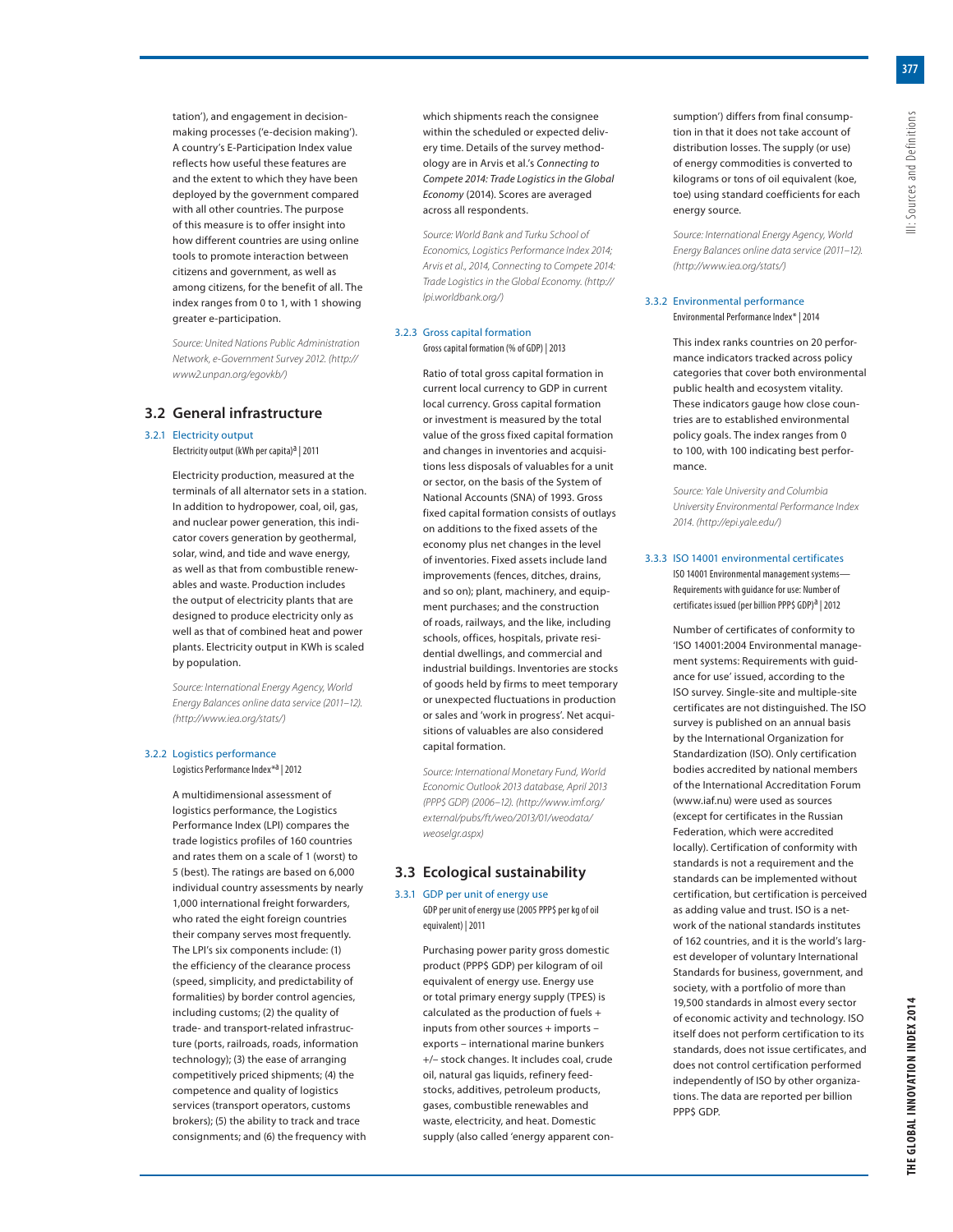Source: International Organization for Standardization (ISO), The ISO Survey of Management System Standard Certifications, 1999–2012; International Monetary Fund World Economic Outlook 2013 database, April 2013 (PPP\$ GDP) (2006–12). (www.iso. org; http://www.imf.org/external/pubs/ft/ weo/2013/01/weodata/weoselgr.aspx)

# **4 Market sophistication**

# **4.1 Credit**

# 4.1.1 Ease of getting credit

Ease of getting credit (distance to frontier)\* | 2013

The ranking is the simple average of the percentile rankings on the component indicators of the ease of getting credit index: strength of legal rights index (range 0–10); and depth of credit information index (range 0–6). Doing Business measures the legal rights of borrowers and lenders with respect to secured transactions through one set of indicators and the sharing of credit information through another. The first set of indicators describes how well collateral and bankruptcy laws facilitate lending. The second set measures the coverage, scope, and accessibility of credit information available through public credit registries and private credit bureaus. Although Doing Business compiles data on getting credit for public registry coverage (% of adults) and for private bureau coverage (% of adults), these indicators are not included in the ranking. Refer to indicator 1.3.1 for details regarding the distance to frontier measure.

Source: World Bank, Ease of Doing Business Index 2014, Doing Business 2014. (http://www. doingbusiness.org/reports/global-reports/ doing-business-2014)

## 4.1.2 Domestic credit to private sector

Domestic credit to private sector (% of GDP) | 2012

Financial resources provided to the private sector, such as through loans, purchases of nonequity securities, and trade credits and other accounts receivable, that establish a claim for repayment. For some countries, these claims include credit to public enterprises.

Source: International Monetary Fund, International Financial Statistics and data files, and World Bank and OECD GDP estimates; extracted from World Bank World Development Indicators database (2005–12). (http://data.worldbank.org/)

### 4.1.3 Microfinance institutions' gross loan portfolio

Microfinance institutions: Gross loan portfolio (% of GDP) | 2012

Combined gross loan balances per microfinance institution (current US\$), divided by GDP (current US\$) and multiplied by 100.

Source: Microfinance Information Exchange, Mix Market database; International Monetary Fund:World Economic Outlook 2013 database, April 2013 (PPP\$ GDP) (2006–12). (http://www. mixmarket.org/crossmarket-analysis-report/ download; http://www.imf.org/external/pubs/ ft/weo/2013/01/weodata/download.aspx)

## **4.2 Investment**

### 4.2.1 Ease of protecting investors

Ease of protecting investors (distance to frontier)\* | 2013

The ranking is the simple average of the percentile rankings on the component indicators of the ease of protecting investors index: the extent of disclosure index (0–10); the extent of director liability index (0–10); the ease of shareholder suits index (0–10); and the strength of investor protection index (0–10). Doing Business measures the strength of minority shareholder protections against directors' misuse of corporate assets for personal gain. The indicators distinguish three dimensions of investor protections: transparency of related-party transactions (extent of disclosure index), liability for self-dealing (extent of director liability index), and shareholders' ability to sue officers and directors for misconduct (ease of shareholder suits index). The data come from a survey of corporate and securities lawyers and are based on securities regulations, company laws, civil procedure codes, and court rules of evidence. Refer to indicator 1.3.1 for details regarding the distance to frontier measure.

Source: World Bank, Ease of Doing Business Index 2014, Doing Business 2014. (http://www. doingbusiness.org/reports/global-reports/ doing-business-2014)

#### 4.2.2 Market capitalization

Market capitalization of listed companies (% of  $GDP)^{a}$  | 2012

Market capitalization (also known as 'market value') is the share price times the number of shares outstanding. Listed domestic companies are the domestically incorporated companies listed on the country's stock exchanges at the end of the year. Listed companies do not include investment companies, mutual funds, or other collective investment vehicles.

Source: Standard and Poor's and World Bank and OECD GDP estimates; extracted from World Bank World Development Indicators database (2005–12). (http://data.worldbank. org/)

### 4.2.3 Total value of stocks traded Stocks traded, total value (% of GDP)<sup>a</sup> | 2012

Total value of shares traded during the period. This indicator complements the market capitalization ratio by showing whether market size is matched by trading.

Source: Standard and Poor's and World Bank and OECD GDP estimates; extracted from World Bank World Development Indicators database (2005–12). (http://data.worldbank. org/)

#### 4.2.4 Venture capital deals

Venture capital per investment location: Number of deals (per trillion PPP\$ GDP)<sup>a</sup> | 2013

Thomson Reuters data on private equity deals, per deal, with details on the location of investment, investment company, investor firms, and funds, among others. The series corresponds to a query on venture capital deals from 1 January 2013 to 31 December 2013, with the data collected by investment location, for a total of 18,887 deals in 77 countries in 2013. The data are reported per trillion PPP\$ GDP.

Source: Thomson Reuters, Thomson One Banker Private Equity database; International Monetary Fund World Economic Outlook 2013 database, April 2013 (PPP\$ GDP) (2006–12). (http://banker.thomsonib.com; http://www. imf.org/external/pubs/ft/weo/2013/01/ weodata/download.aspx)

# **4.3 Trade and competition**

## 4.3.1 Applied tariff rate, weighted mean Tariff rate, applied, weighted mean, all products  $(%)<sup>a,b</sup>$  | 2011

The average of effectively applied rates weighted by the product import shares corresponding to each partner country. Data are classified using the Harmonized System of trade at the six- or eight-digit level. Tariff line data were matched to Standard International Trade Classification (SITC) revision 3 codes to define commodity groups and import weights. To the extent possible, specific rates have been converted to their ad valorem equivalent rates and have been included in the calculation of weighted mean tariffs. Effectively applied tariff rates at the six- and eight-digit product level are averaged for products in each commodity group. When the effectively applied rate is unavailable, the most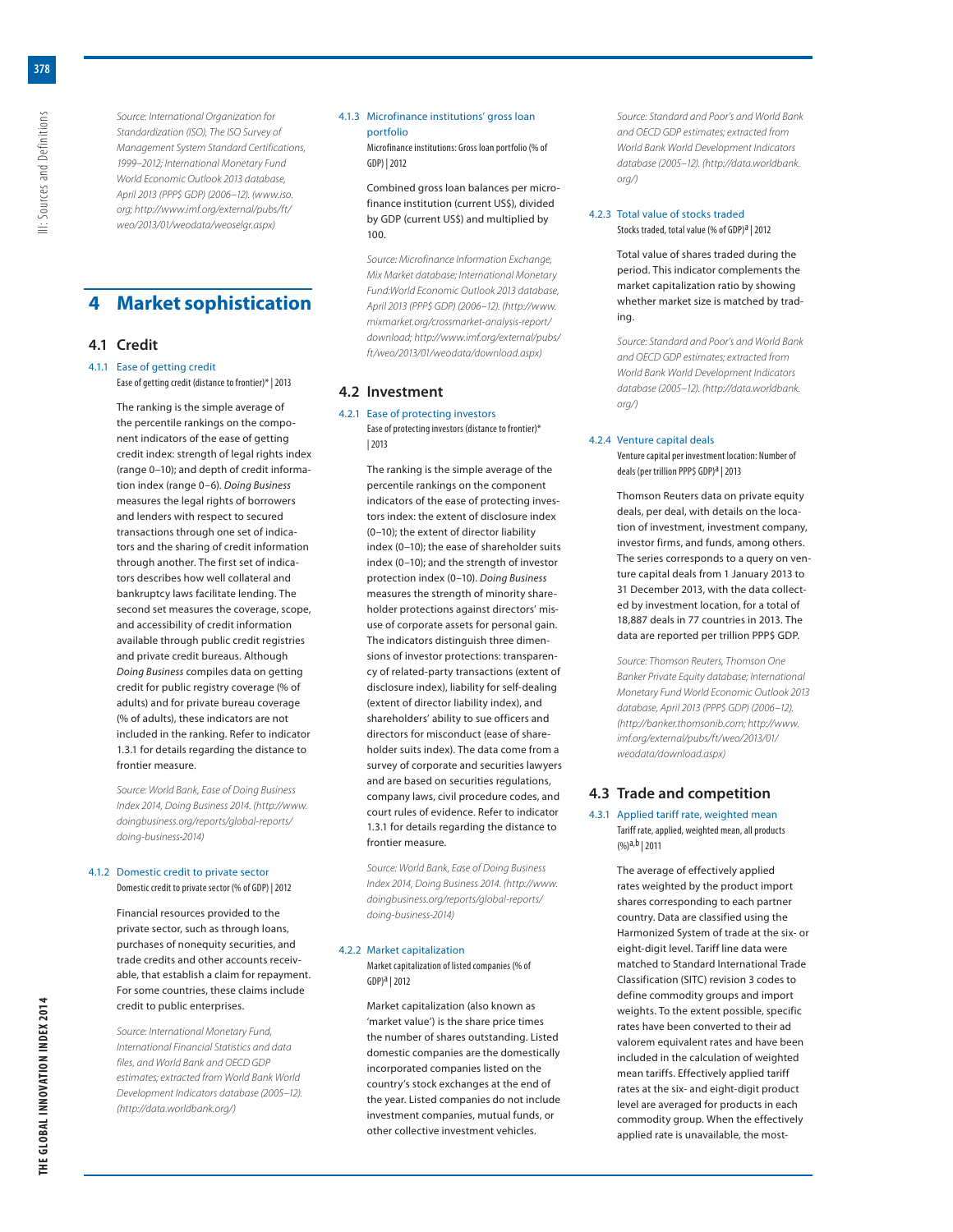favoured nation rate is used instead. World Bank estimates use the World Integrated Trade Solution (WITS) system, based on tariff data from the UNCTAD Trade Analysis and Information System (TRAINS) database and import weights calculated using the UN Comtrade database.

Source: World Bank, based on WITS, UNCTAD TRAINS, and UN COMTRADE; extracted from World Bank World Development Indicators database (2005–12). (http://data.worldbank. org/)

## 4.3.2 Market access for non-agricultural exports

Non-agricultural market access: Five major export markets weighted actual applied tariff (%)<sup>a,b</sup> | 2011

Non-agricultural market access (NAMA) conditions are measured by the actual average weighted (AAW) tariff rate applied by the five major export markets. The applied tariff rate is the difference between the most-favoured nation (MFN) duty and the preference margin (if any); and average tariff rates are weighted by actual imports calculated from mirror imports data (any of the two reference years, 2011 or 2010). For example, imports from Albania into the EU (China) benefit from an AAW preference margin of 4.7 (0.4) over an AAW MFN duty of 4.7 (0), thus implying an AAW applied tariff of 0.0 (0.4). Once the three other major export markets for Albania are considered as well (the Former Yugoslav Republic of Macedonia, India, and Turkey), the NAMA conditions for Albania can be summarized in an AAW applied tariff of 0.04%. For EU countries, the extra-EU data are assigned to each of the 27 (28 if considering Croatia) countries. When information on preferential tariff regimes is missing, MFN treatment is assumed (it is also assumed that a country avails itself of preferential tariffs, even if the exporter chooses not to for whatever reason such as the more onerous prerequisites attached to the preferential tariff).

Source: World Trade Organization (WTO), International Trade Centre (ITC), and United Nations Conference on Trade and Development (UNCTAD) World Tariff Profiles 2013; Annex 1 of the WTO Agreement on Agriculture (NAMA classification) (2010–11). (http://stat.wto.org/TariffProfile/ WSDBTariffPFHome.aspx?Language=E)

### 4.3.3 Intensity of local competition

Average answer to the survey question: In your country, how intense is competition in the local markets? [1  $=$ not intense at all;  $7 =$  extremely intense] $\dagger$  | 2013

Source: World Economic Forum, Executive Opinion Survey 2013–2014 . (https://wefsurvey. org)

# **5 Business sophistication**

# **5.1 Knowledge workers**

5.1.1 Employment in knowledge-intensive services

Employment in knowledge-intensive services (% of workforce) | 2012

Sum of people in categories 1 to 3 as a percentage of total people employed, according to the International Standard Classification of Occupations (ISCO). Categories included: ISCO-08: 1 Managers, 2 Professionals, and 3 Technicians and associate professionals (years 2009–12); ISCO-88: 1 Legislators, senior officials and managers, 2 Professionals, 3 Technicians and associate professionals (2004–12); ISCO-1968: 1 Professional, technical and related workers (category 0 Armed forces is excluded), 2 Administrative and managerial workers, 3 Clerical and related workers (years 2004–08).

Source: International Labour Organization, LABORSTA Database of Labour Statistics (2004–08), and ILOSTAT Database of Labour Statistics Beta version (2004–12). (http://www. ilo.org/ilostat/; http://laborsta.ilo.org/)

### 5.1.2 Firms offering formal training

Firms offering formal training (% of firms) | 2009

The percentage of firms offering formal training programmes for their permanent, full-time employees.

Source: International Finance Corporation and World Bank, Enterprise Surveys (2005–13). (http://www.enterprisesurveys.org/)

### 5.1.3 GERD performed by business enterprise

GERD: Performed by business enterprise (% of GDP)<sup>a</sup> | 2012

## Gross expenditure on R&D performed by business enterprise as a percentage of GDP.

Source: UNESCO Institute for Statistics, UIS online database (2004–12). (http://stats.uis. unesco.org)

5.1.4 GERD performed by business enterprise GERD: Performed by business enterprise (% of total GERD)a | 2012

> Percentage of gross expenditure on R&D performed by business enterprise.

Source: UNESCO Institute for Statistics, UIS online database (2004–12). (http://stats.uis. unesco.org)

# 5.1.5 GMAT test takers

Number of test takers of the Graduate Management Admission Test (GMAT) by citizenship (scaled by million population 20-34 years old)<sup>a</sup> | 2013

Total number of test takers of the Graduate Management Admission Test (GMAT) by citizenship, scaled by population 20–34 years old (if for a given country/economy the data for citizens do not exist, the data for residents are given instead).

Source: Graduate Management Admission Council (GMAC); United Nations, Department of Economic and Social Affairs, Population Division, World Population Prospects: The 2012 Revision (population data) (2004–13). (www. gmac.com/research; http://esa.un.org/unpd/ wpp/Excel-Data/population.htm)

# **5.2 Innovation linkages**

### 5.2.1 University/industry research collaboration

Average answer to the survey question: In your country, to what extent do business and universities collaborate on research and development (R&D)? [1 = do not collaborate at all;  $7 =$  collaborate extensively]  $\frac{1}{4}$  | 2013

Source: World Economic Forum, Executive Opinion Survey 2013–2014. (https://wefsurvey. org)

### 5.2.2 State of cluster development

Average answer to the survey question on the role of clusters in the economy: In your country, how widespread are well-developed and deep clusters (geographic concentrations of firms, suppliers, producers of related products and services, and specialized institutions in a particular field)?  $[1 =$ nonexistent; 7 = widespread in many fields]  $\dagger$  | 2013

Source: World Economic Forum, Executive Opinion Survey 2013–2014. (https://wefsurvey. org)

### 5.2.3 GERD financed by abroad

GERD: Financed by abroad (% of total GERD) | 2011

### Percentage of gross expenditure on R&D financed by abroad—i.e., with foreign financing.

Source: UNESCO Institute for Statistics, UIS online database (2006–13). (http://stats.uis. unesco.org)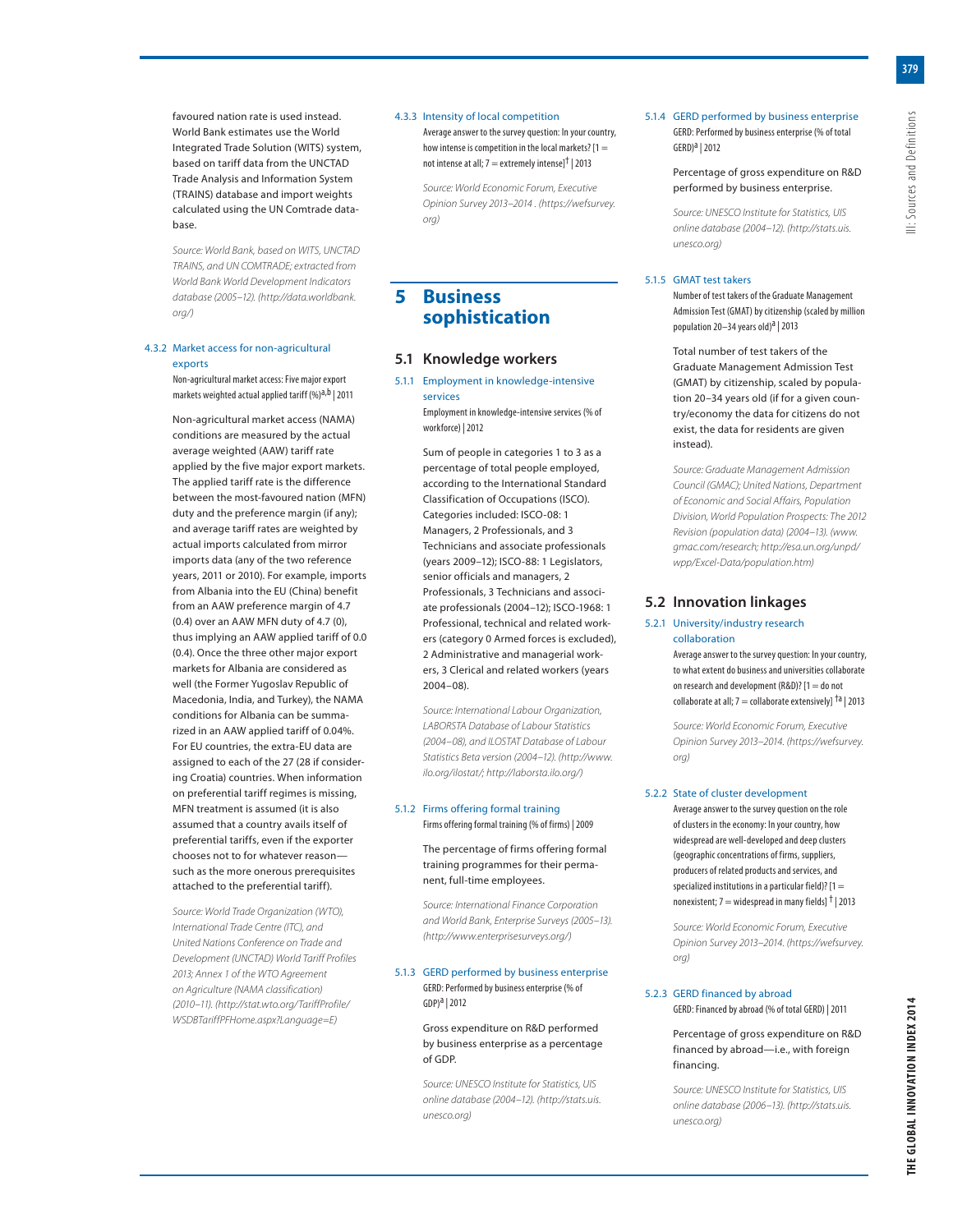III: Sources and Definitions

Thomson Reuters data on joint ventures/ strategic alliances deals, per deal, with details on the country of origin of partner firms, among others. The series corresponds to a query on joint venture/ strategic alliance deals from 1 January 2013 to 31 December 2013, for a total of 2,978 deals announced in 2013, with firms headquartered in 127 participating economies. Each participating nation of each company in a deal (*n* countries per deal) gets, per deal, a score equivalent to 1/n (with the effect that all country scores add up to 2,978). The data are reported per trillion PPP\$ GDP.

Source: Thomson Reuters, Thomson One Banker Private Equity, SDC Platinum database; International Monetary Fund World Economic Outlook 2013 database, April 2013 (PPP\$ GDP) (2006–12). (http://banker.thomsonib. com; http://www.imf.org/external/pubs/ft/ weo/2013/01/weodata/download.aspx)

### 5.2.5 Patent families filed in at least three offices

Number of patent families filed by residents in at least three offices (per billion PPP\$ GDP)<sup>a</sup> | 2010

A 'patent family' is defined as a set of interrelated patent applications filed in one or more countries/jurisdictions to protect the same invention (either directly or through the WIPO-administered Patent Cooperation Treaty). In this report, 'patent families data' refers to patent applications filed by residents in at least three offices; the data are scaled by PPP\$ GDP (billions). A 'patent' is a set of exclusive rights granted by law to applicants for inventions that are new, non-obvious, and commercially applicable. It is valid for a limited period of time (generally 20 years), during which patent holders can commercially exploit their inventions on an exclusive basis. In return, applicants are obliged to disclose their inventions to the public in a manner that enables others, skilled in the art, to replicate the invention. The patent system is designed to encourage innovation by providing innovators with time-limited exclusive legal rights, thus enabling innovators to appropriate a return on their innovative activity.

Source: World Intellectual Property Organization, WIPO Statistics Database; International Monetary Fund World Economic Outlook 2013 database, April 2013 (PPP\$ GDP) (2006–12). (http://www.wipo.int// ipstats/; http://www.imf.org/external/pubs/ft/ weo/2013/01/weodata/download.aspx)

# **5.3 Knowledge absorption**

### 5.3.1 Royalties and license fees payments Royalty and license fees, payments (% of total trade)<sup>a</sup> | 2012

Royalties and license fees payments (% of total service imports) according to the Extended Balance of Payments Services Classification EBOPS 2002—i.e., code 266 Royalties and license fees (including franchises and similar rights) as a percentage of total trade. 'Total trade' is defined as the sum of total imports code G100 goods and code S200CS commercial services (excluding government services) plus total exports of code G100 goods and code S200CS commercial services (excluding government services), divided by 2. According to the fifth edition of the IMF's Balance of Payments Manual (BPM5), the item 'Goods' covers general merchandise, goods for processing, repairs on goods, goods procured in ports by carriers, and nonmonetary gold. The 'commercial services' category is defined as being equal to 'services' minus 'government services, not included elsewhere'. Receipts are between residents and nonresidents for the authorized use of intangible, nonproduced, nonfinancial assets and proprietary rights (such as patents, copyrights, trademarks, industrial processes, and franchises) and for the use, through licensing agreements, of produced originals of prototypes (such as films and manuscripts).

Source: World Trade Organization, Trade in Commercial Services database, itself based on the fifth (1993) edition of the International Monetary Fund Balance of Payments Manual and Balance of Payments database (2007–12). (http://stat.wto.org/StatisticalProgram/ WSDBStatProgramSeries.aspx?Language=E; http://unstats.un.org/unsd/tradeserv/ EBOPS2002\_eng.pdf)

### 5.3.2 High-tech imports

High-tech net imports (% of total trade) | 2012

High-technology imports minus re-imports over total trade. The list of commodities contains technical products with a high intensity of R&D, based on the Eurostat classification, itself based on SITC Rev.4 and the Organisation for Economic Co-operation and Development (OECD) definition. Commodities belong to the following sectors: aerospace; computers & office machines; electronics, telecommunications; pharmacy; scientific instruments; electrical machinery; chemistry; nonelectrical machinery; and armament.

Source: United Nations, COMTRADE database; Eurostat 'High-technology' aggregations based on SITC Rev. 4, April 2009 (2007–12). (http://comtrade.un.org/; http://epp.eurostat. ec.europa.eu/cache/ITY\_SDDS/Annexes/htec\_ esms\_an5.pdf); World Trade Organization, Trade in Commercial Services database, itself based on the fifth (1993) edition of the International Monetary Fund Balance of Payments Manual and Balance of Payments database (2007–12). (http://stat.wto.org/ StatisticalProgram/ WSDBStatProgramSeries. aspx?Language=E; http://unstats.un.org/unsd/ tradeserv/EBOPS2002\_eng.pdf)

### 5.3.3 Communications, computer and information services imports Communications, computer and information services imports (% of total trade) | 2012

Communication, computer and information services imports (% of total trade) according to the Extended Balance of Payments Services Classification EBOPS 2002, including codes 245 Communications services (postal, courier services, and telecommunications services); and 262 Computer and information services, as a percentage of total trade.

Source: World Trade Organization, Trade in Commercial Services database, itself based on the fifth (1993) edition of the International Monetary Fund Balance of Payments Manual and Balance of Payments database (2007–12). (http://stat.wto.org/StatisticalProgram/ WSDBStatProgramSeries.aspx?Language=E; http://unstats.un.org/unsd/tradeserv/ EBOPS2002\_eng.pdf)

### 5.3.4 Foreign direct investment net inflows Foreign direct investment (FDI), net inflows (% of GDP) | 2011

Net inflows of investment to acquire a lasting management interest (10% or more of voting stock) in an enterprise operating in an economy other than that of the investor. It is the sum of equity capital, reinvestment of earnings, other long-term capital, and short-term capital as shown in the balance of payments. This series shows net inflows (new investment inflows less disinvestment) in the reporting economy from foreign investors, and is divided by GDP.

Source: International Monetary Fund, International Financial Statistics and data files, and World Bank and OECD GDP estimates; extracted from World Bank World Development Indicators database (2007–12). (http://data.worldbank.org/)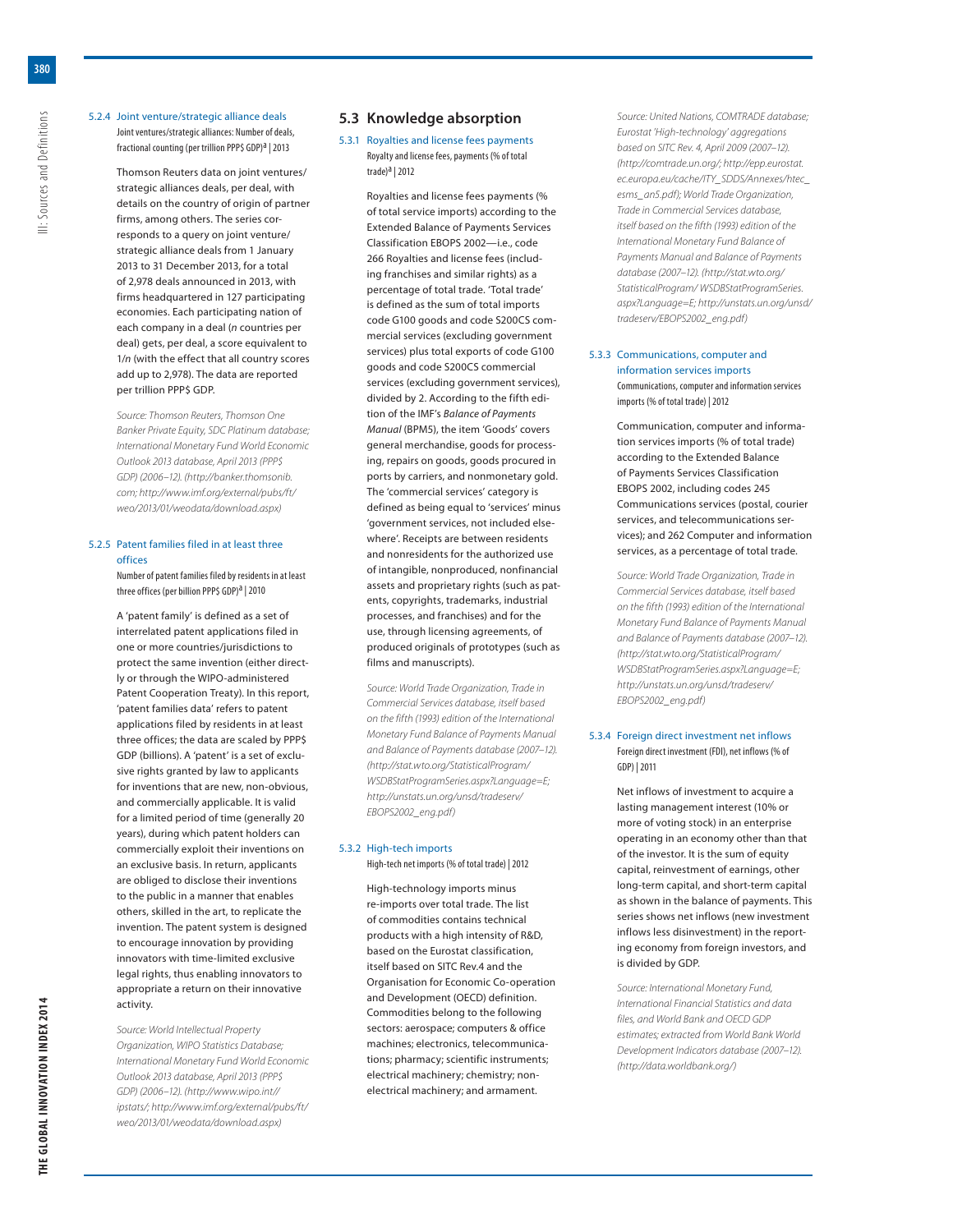# **6 Knowledge and technology outputs**

### **6.1 Knowledge creation**

6.1.1 National office resident patent applications

Number of patent applications filed by residents at the national patent office (per billion PPP\$ GDP)<sup>a</sup> | 2012

Number of patent applications filed by residents at the national patent office. Data are scaled by PPP\$ GDP (billions). 'Patent' is defined in the description of indicator 5.2.5. Patent applications by resident data are based on 'equivalent count', by which applications at regional offices are multiplied by the corresponding number of member states. This concerns the Eurasian Patent Office (EAPO) and the African Intellectual Property Organization (OAPI). For the European Patent Office (EPO) and the African Regional Intellectual Property Organization (ARIPO), each application is counted as one application abroad if the applicant does not reside in a member state; or as one resident and one application abroad if the applicant resides in a member state.

Source: World Intellectual Property Organization, WIPO Statistics Database; International Monetary Fund World Economic Outlook 2013 database, April 2013 (PPP\$ GDP) (2006–12). (http://www.wipo.int// ipstats/; http://www.imf.org/external/pubs/ft/ weo/2013/01/weodata/download.aspx)

### 6.1.2 Patent Cooperation Treaty resident applications

Number of international patent applications filed by residents at the Patent Cooperation Treaty (per billion PPP\$ GDP)a | 2012

Number of patent applications filed by residents under the World Intellectual Property Organization (WIPO) administered Patent Cooperation Treaty (PCT). Data are reported for PCT member countries only, and scaled by PPP\$ GDP (billions). 'Patent' is defined in the description of indicator 5.2.5. PCT applications are assigned to a particular country of origin according to the country of residence of the first-named applicant. The PCT system simplifies the process of multiple national patent filings by reducing the requirement to file a separate application in each jurisdiction. However, the decision of whether to grant patent rights remains in the hands of national and regional patent offices, and the patent rights remain limited to the jurisdiction of the patent granting authority. The PCT international application process

starts with the international phase, during which an international search and, possibly, a preliminary examination are performed, and concludes with the national phase, during which national and regional patent offices decide on the patentability of an invention according to national law.

Source: World Intellectual Property Organization, WIPO Statistics Database; International Monetary Fund World Economic Outlook 2013 database, April 2013 (PPP\$ GDP) (2006–12). (http://www.wipo.int// ipstats/; http://www.imf.org/external/pubs/ft/ weo/2013/01/weodata/download.aspx)

# 6.1.3 National office resident utility model applications

Number of utility model applications filed by residents at the national patent office (per billion PPP\$ GDP) | 2012

Number of utility model applications filed by residents at the national patent office. Resident UM data are scaled by PPP\$ GDP (billions). Like a patent, a UM is a special form of patent right granted by a state/ jurisdiction to an inventor or inventor's assignee for a fixed period of time. The terms and conditions for granting a utility model are slightly different from those for normal patents (including a shorter term of protection and less stringent patentability requirements). The term 'utility model' can also describe what are known in certain countries as 'petty patents', 'short-term patents', or 'innovation patents'.

Source: World Intellectual Property Organization, WIPO Statistics Database; International Monetary Fund World Economic Outlook 2013 database, April 2013 (PPP\$ GDP) (2007–12). (http://www.wipo.int// ipstats/; http://www.imf.org/external/pubs/ft/ weo/2013/01/weodata/download.aspx)

## 6.1.4 Scientific and technical publications

Number of scientific and technical journal articles (per billion PPP\$ GDP)<sup>a</sup> | 2013

The number of scientific and engineering articles published in the following fields: physics, biology, chemistry, mathematics, clinical medicine, biomedical research, engineering and technology, and earth and space sciences. Article counts are from a set of journals covered by the Science Citation Index (SCI) and the Social Sciences Citation Index (SSCI). Articles are classified by year of publication and assigned to each country/economy on basis of the institutional address(es) listed in the article. Articles are counted on a count basis (rather than a fractional basis)—that is, for articles with collaborating institutions from multiple countries/economies, each country/economy receives credit on basis of its participating institutions. The data are reported per trillion PPP\$ GDP.

Source: Special tabulations from Thomson Reuters, Web of Science, Science Citation Index (SCI) and Social Sciences Citation Index (SSCI); International Monetary Fund World Economic Outlook 2013 database, April 2013 (PPP\$ GDP). (http://thomsonreuters.com/ products\_services/science/; http://www.imf. org/external/pubs/ft/weo/2013/01/weodata/ download.aspx)

### 6.1.5 Citable documents H index

The H index is the economy's number of published articles (H) that have received at least H citations in the period 1996–2013.\*a | 2013

The H index is an economy's number of published articles (H) that have received at least H citations in the period 1996– 2013. It quantifies both country scientific productivity and scientific impact and is also applicable to scientists, journals, etc. The SCImago Journal & Country Rank is a portal that includes journal and economy scientific indicators developed from the information contained in the Scopus® database (Elsevier B.V.). This platform takes its name from the SCImago Journal Rank (SJR), developed by SCImago from the algorithm Google PageRank™. The H index is tabulated from the number of citations received in subsequent years by articles published in a given year, divided by the number of articles published that year.

Source: SCImago (2007) SJR—SCImago Journal & Country Rank. Retrieved February 2014. (http://www.scimagojr.com)

# **6.2 Knowledge impact**

6.2.1 Growth rate of GDP per person engaged Growth rate of GDP per person engaged (constant 1990 PPP\$) | 2012

> Growth of gross domestic product (GDP) per person engaged provides a measure of labour productivity (defined as output per unit of labour input). GDP per person employed is GDP divided by total employment in the economy. PPP\$ GDP is converted to 1990 constant international dollars using PPP rates. An international dollar has the same purchasing power over GDP that a US dollar has in the United States of America.

Source: International Labour Organization, Key Indicators of the Labour Market (KILM) database, Table 17b Labour productivity (Conference board estimates), special tabulations prepared using KLIM Excel Add-in. **381**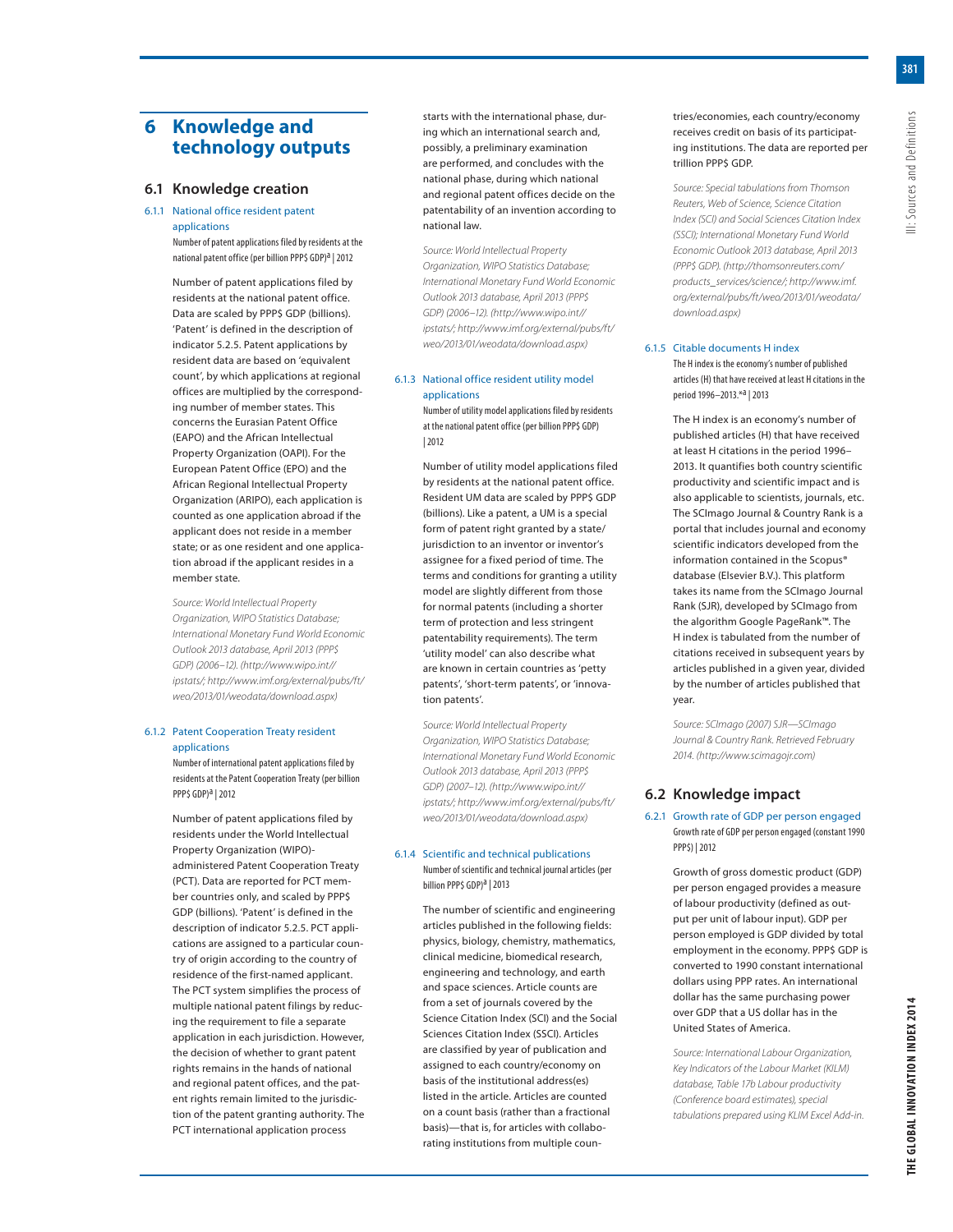### 6.2.2 New business density

New business density (new registrations per thousand population 15–64 years old)<sup>a</sup> | 2012

Number of new firms, defined as firms registered in the current year of reporting, per thousand population aged 15–64 years old.

Source: World Bank, Doing Business 2014, Entrepreneurship (2007–12). (http://www. doingbusiness.org/data/exploretopics/ entrepreneurship)

### 6.2.3 Total computer software spending

Total computer software spending (% of GDP)<sup>a</sup> | 2012

Computer software spending includes the total value of purchased or leased packaged software such as operating systems, database systems, programming tools, utilities, and applications. It excludes expenditures for internal software development and outsourced custom software development. The data are a combination of actual figures and estimates. Data are reported as a percentage of GDP.

Source: IHS Global Insight, Information and Communication Technology Database; International Monetary Fund World Economic Outlook 2013 database, April 2013 (current US\$ GDP). (http://www.ihsglobalinsight. com/ProductsServices/ProductDetail2370. htm; http://www.imf.org/external/pubs/ft/ weo/2013/01/weodata/download.aspx)

### 6.2.4 ISO 9001 quality certificates

ISO 9001 Quality management systems— Requirements: Number of certificates issued (per billion PPP\$ GDP)a | 2012

Number of certificates of conformity to standard 'ISO 9001:2008 Quality management systems—Requirements' issued, according to the ISO Survey. Single-site and multiple-site certificates are not distinguished. The data are reported per billion PPP\$ GDP. Refer to indicator 3.3.3 for details.

Source: International Organization for Standardization (ISO), The ISO Survey of Management System Standard Certifications, 1999–2012; International Monetary Fund World Economic Outlook 2013 database, April 2013 (PPP\$ GDP) (2010–12). (www.iso. org; http://www.imf.org/external/pubs/ft/ weo/2013/01/weodata/weoselgr.aspx)

### 6.2.5 High-tech and medium-high-tech output

# High-tech and medium-high-tech output (% of total manufactures output)<sup>a</sup> | 2010

High-tech and medium-high-tech output as a percentage of total manufactures output, on the basis of the

Organisation for Economic Co-operation and Development (OECD) classification of Technology Intensity Definition, itself based on International Standard Industrial Classification ISIC Revision 3.

Source: United Nations Industrial Development Organization (UNIDO), Industrial Statistics Database, 3- and 4-digit level of International Standard Industrial Classification ISIC Revision 3 (INDSTAT4 2012); OECD, Directorate for Science, Technology and Industry, Economic Analysis and Statistics Division, 'ISIC REV. 3 Technology Intensity Definition: Classification of Manufacturing Industries into Categories Based on R&D Intensities', 7 July 2011 (2004–10). (www.unido.org/statistics. html; http://unstats.un.org/unsd/cr/registry/ regcst.asp?cl=27; http://www.oecd.org/sti/ ind/48350231.pdf)

# **6.3 Knowledge diffusion**

6.3.1 Royalties and license fees receipts Royalty and license fees, receipts (% of total trade)a | 2012

> Royalties and license fees receipts (% of total trade) according to the Extended Balance of Payments Services Classification EBOPS 2002—i.e., code 266 Royalties and license fees (including franchises and similar rights) as a percentage of total trade. Receipts are between residents and nonresidents for the authorized use of intangible, nonproduced, nonfinancial assets and proprietary rights (such as patents, copyrights, trademarks, industrial processes, and franchises) and for the use, through licensing agreements, of produced originals of prototypes (such as films and manuscripts).

Source: World Trade Organization, Trade in Commercial Services database, itself based on the fifth (1993) edition of the International Monetary Fund Balance of Payments Manual and Balance of Payments database (2007–12). (http://stat.wto.org/StatisticalProgram/ WSDBStatProgramSeries.aspx?Language=E; http://unstats.un.org/unsd/tradeserv/ EBOPS2002\_eng.pdf)

# 6.3.2 High-tech exports

High-tech net exports (% of total trade)<sup>a</sup> | 2012

High-technology exports minus reexports over total trade. See indicator 5.3.2 for details.

Source: United Nations, COMTRADE database; Eurostat 'High-technology' aggregations based on SITC Rev. 4, April 2009 (2007–12). (http://comtrade.un.org/; http://epp.eurostat. ec.europa.eu/cache/ITY\_SDDS/Annexes/htec\_ esms\_an5.pdf); World Trade Organization, Trade in Commercial Services database, itself based on the fifth (1993) edition of the International Monetary Fund Balance of Payments Manual and Balance of Payments database (2007–12). (http://stat.wto.org/ StatisticalProgram/WSDBStatProgramSeries. aspx?Language=E; http://unstats.un.org/unsd/ tradeserv/EBOPS2002\_eng.pdf)

### 6.3.3 Communications, computer and information services exports Communications, computer and information services exports (% of total trade)<sup>a</sup> | 2012

Communication, computer and information services exports (% of total trade) according to the Extended Balance of Payments Services Classification EBOPS 2002, including codes 245 Communications services (postal, courier services, and telecommunications services) and 262 Computer and information services, as a percentage of total trade.

Source: World Trade Organization, Trade in Commercial Services database, itself based on the fifth (1993) edition of the International Monetary Fund Balance of Payments Manual and Balance of Payments database (2007–12). (http://stat.wto.org/StatisticalProgram/ WSDBStatProgramSeries.aspx?Language=E; http://unstats.un.org/unsd/tradeserv/ EBOPS2002\_eng.pdf)

### 6.3.4 Foreign direct investment net outflows Foreign direct investment (FDI), net outflows (% of GDP) | 2012

Net outflows of investment to acquire a lasting management interest (10% or more of voting stock) in an enterprise operating in an economy other than that of the investor. It is the sum of equity capital, reinvestment of earnings, other long-term capital, and short-term capital as shown in the balance of payments. This series shows net outflows of investment from the reporting economy to the rest of the world and is divided by GDP.

Source: International Monetary Fund, International Financial Statistics and data files, and World Bank and OECD GDP estimates; extracted from World Bank World Development Indicators database (2005–12). (http://data.worldbank.org/)

**382**

III: Sources and Definitions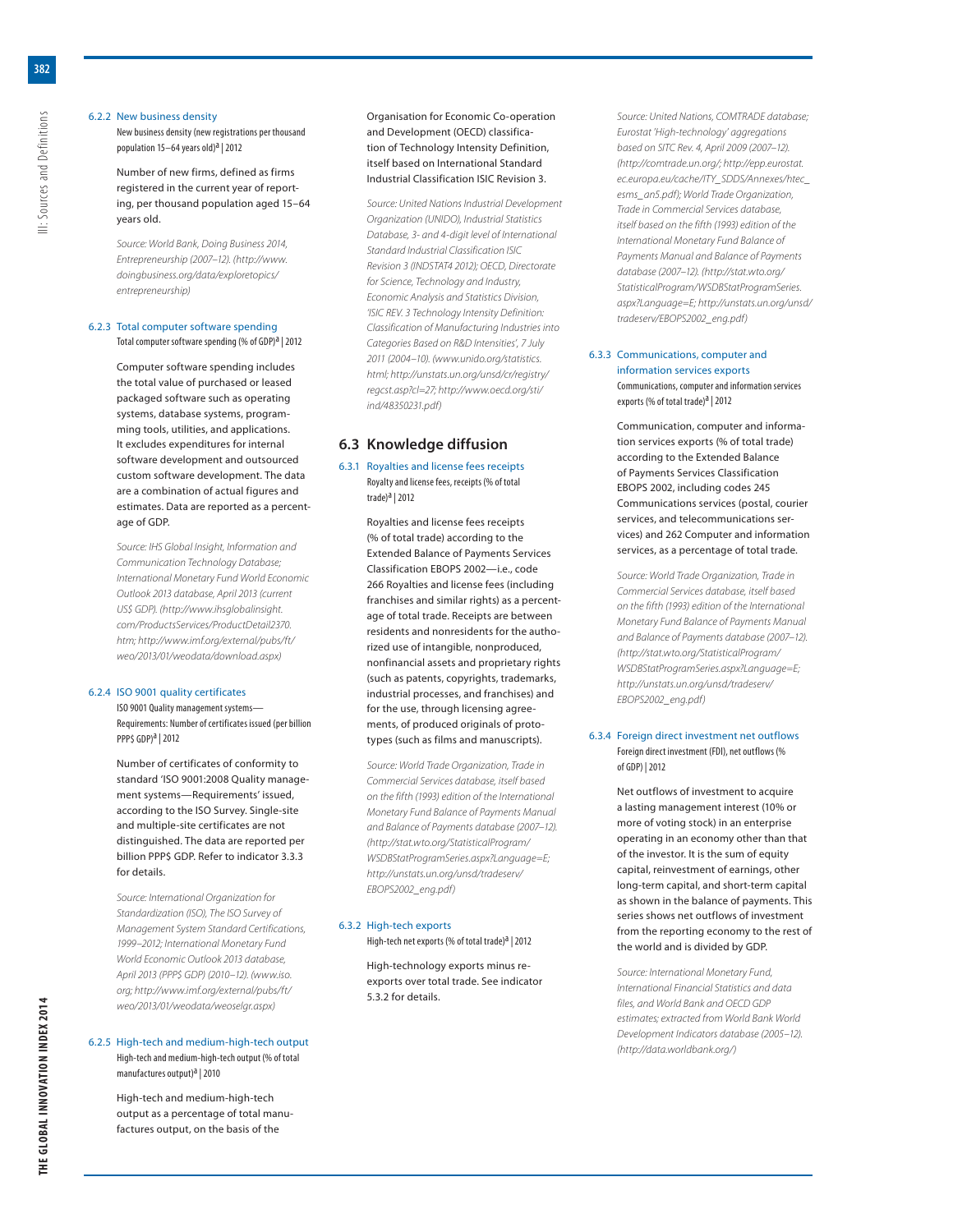# **7 Creative outputs**

# **7.1 Intangible assets**

- 7.1.1 National office resident trademark applications
	- Number of trademark applications issued to residents by the national office (per billion PPP\$ GDP) | 2012

Number of trademark applications at the national trademark office, based on equivalent class counts. Data are scaled by PPP\$ GDP (billions). A 'trademark' is a distinctive sign that identifies certain goods or services as those produced or provided by a specific person or enterprise. The holder of a trademark application has the legal right to exclusive use of the mark in relation to the products or services for which it is registered. The owner can prevent unauthorized use of the trademark, or a confusingly similar mark, so as to prevent consumers and the public in general from being misled. Unlike patents, trademarks can be maintained indefinitely by paying renewal fees. The procedures for registering trademarks are governed by the rules and regulations of national and regional IP offices. Trademark rights are limited to the jurisdiction of the authority that registers the trademark. Resident trademark registrations are based on equivalent class counts. 'Class count' refers to the number of classes specified in a trademark registration. In the international trademark system and at certain offices, an applicant can file a trademark application that specifies one or more of the 45 goods and services classes of the Nice Classification. Offices use either a singleor multi-class filing system. For example, the offices of Japan, the Republic of Korea, and the United States of America as well as many European offices have multi-class filing systems. The offices of Brazil, China, and Mexico follow a singleclass filing system, requiring a separate application for each class in which applicants seek trademark protection. To capture the differences in application numbers across offices, it is useful to compare their respective registration class counts. 'Equivalent registrations' refers to registrations at regional offices and are equivalent to multiple registrations, one in each of the states that is a member of those offices. To calculate the number of equivalent registrations for regional office data, each registration is multiplied by the corresponding number of member states.

Source: World Intellectual Property Organization, WIPO Statistics Database; International Monetary Fund World Economic Outlook 2013 database, April 2013 (PPP\$ GDP) (2004–12). (http://www.wipo.int// ipstats/; http://www.imf.org/external/pubs/ft/ weo/2013/01/weodata/download.aspx)

### 7.1.2 Madrid System trademark applications by country of origin

Number of international trademark applications issued through the Madrid System by country of origin (per billion PPP\$ GDP)<sup>a</sup> | 2012

Number of international trademark applications by country of origin under the WIPO-administered Madrid System. Data are reported for Patent Cooperation Treaty (PCT) member countries only, and scaled by PPP\$ GDP (billions). 'Trademark' is defined in the description of indicator 7.1.1. The Madrid System for the International Registration of Marks, established under the Madrid Agreement and the Madrid Protocol and administered by WIPO, makes it possible for an applicant to register a trademark in a large number of countries by filing a single application at their national or regional IP office that is party to the system. The Madrid System simplifies the process of multinational trademark registration by reducing the requirement to file separate applications at each office. It also simplifies the subsequent management of the mark, since it is possible to record changes or to renew the registration through a single procedural step. Registration through the Madrid System does not create an 'international' trademark, and the decision to register or refuse the trademark remains in the hands of national and/or regional office(s). Trademark rights are limited to the jurisdiction of the trademark registration office(s).

Source: World Intellectual Property Organization, WIPO Statistics Database; International Monetary Fund World Economic Outlook 2013 database, April 2013 (PPP\$ GDP) (2007–13). (http://www.wipo.int// ipstats/; http://www.imf.org/external/pubs/ft/ weo/2013/01/weodata/download.aspx)

### 7.1.3 ICTs and business model creation Average answer to the question: In your country, to what extent do ICTs enable new business models?

org)

 $[1 = not at all; 7 = to a great extent]<sup>†</sup>$  | 2013 Source: World Economic Forum, Executive Opinion Survey 2013–2014. (https://wefsurvey.

## 7.1.4 ICTs and organizational model creation

Average answer to the question: In your country, to what extent do ICTs enable new organizational models (e.g. virtual teams, remote working, telecommuting) within businesses?  $[1 = not at all; 7 = to a great]$ extent]† | 2013

Source: World Economic Forum, Executive Opinion Survey 2013–2014. (https://wefsurvey. org)

# **7.2 Creative goods and services**

7.2.1 Cultural and creative services exports Cultural and creative services exports (% of total trade)<sup>a</sup> | 2012

> Creative services exports (% of total exports) according to the Extended Balance of Payments Services Classification EBOPS 2002—that is, EBOPS code 264 Information services; code 278 Advertising, market research and public opinion polling; code 288 Audiovisual and related services; and code 897 Other, personal, cultural and recreational services as a percentage of total trade. The score for the United States of America (USA) includes the category Film and TV tape distribution in the absence of available data for code 288 Audiovisual and related services. The category Film and tape distribution is specific to the USA and does not have a code. However, these transactions have been classified by the USA under the EBOPS item 266 (Royalties and licence fees).

Source: World Trade Organization, Trade in Commercial Services database, itself based on the fifth (1993) edition of the International Monetary Fund Balance of Payments Manual and Balance of Payments database (2007–12). (http://stat.wto.org/StatisticalProgram/ WSDBStatProgramSeries.aspx?Language=E; http://unstats.un.org/unsd/tradeserv/ EBOPS2002\_eng.pdf)

### 7.2.2 National feature films produced Number of national feature films produced (per million population  $15-69$  years old)<sup>a</sup> | 2011

A film with a running time of 60 minutes or longer. It includes works of fiction, animation, and documentaries. It is intended for commercial exhibition in cinemas. Feature films produced exclusively for television broadcasting, as well as newsreels and advertising films, are excluded. Data are reported per million population 15–69 years old. For Cambodia and Cameroon, this indicator covers only feature films in video format; for Slovenia, feature films with a running time of 75 minutes or longer.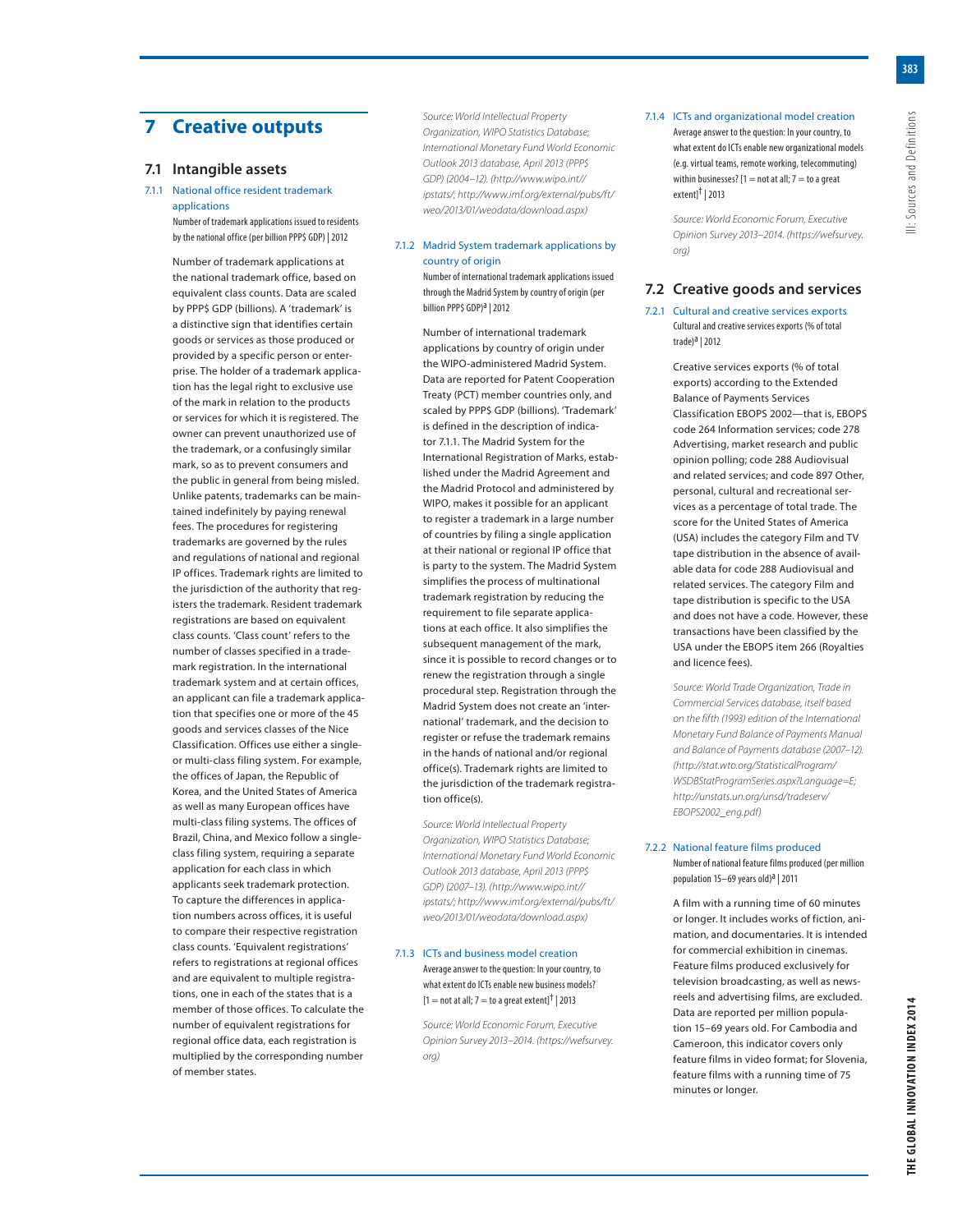Source: UNESCO Institute for Statistics, UIS online database; United Nations, Department of Economic and Social Affairs, Population Division, World Population Prospects: The 2012 Revision (population data) (2005–11). (http:// stats.uis.unesco.org; http://esa.un.org/unpd/ wpp/Excel-Data/population.htm)

### 7.2.3 Global entertainment and media output Global entertainment and media output (per thousand population 15–69 years old)\*a | 2012

The Global entertainment and media outlook (the Outlook) provides global analysis for consumer and advertising spend with like-for-like, five-year historical and forecast data across 13 industry segments in 59 countries. The Outlook allows one to compare and contrast regional growth rates and consumer and advertising spend. The segments covered by the Outlook are: TV subscriptions and license fees; TV advertising; Internet access; radio; out-of-home advertising; video games; filmed entertainment; newspaper publishing; consumer magazine publishing; business-to-business markets; Internet advertising; and consumer and educational book publishing and music. The score and rankings for the Global Media Expenditures for the 59 countries considered in this report are based on advertising and consumer digital and non-digital data in US\$ millions at average 2012 exchange rates for the year 2012. These results are reported normalized per thousand population, 15–69 years old, for the year 2012. The figures for Algeria, Bahrain, Egypt, Jordan, Kuwait, Lebanon, Morocco, Oman, Qatar, Saudi Arabia, and the United Arab Emirates were estimated from a total corresponding to Middle East and North Africa (MENA) countries using a breakdown of total GDP (current US\$) for the above-mentioned countries to define referential percentages.

Source: The source of the data for the base of these calculations was derived from PwC's Global entertainment and media outlook, 2013–2017; United Nations, Department of Economic and Social Affairs, Population Division, World Population Prospects: The 2010 Revision (population data). (www.pwc.com/ outlook)

### 7.2.4 Printing and publishing output Printing and publishing manufactures output (% of manufactures total output) | 2010

Publishing, printing, and reproduction of recorded media output (ISIC Rev. 3 code 22) as a percentage of total manufacturing output (ISIC rev.3 code D).

Source: United Nations Industrial Development Organization, Industrial Statistics Database, 2-digit level of International Standard Industrial Classification ISIC Revision 3 (INDSTAT4 2012) (2007–12). (www.unido.org/ statistics.html; http://unstats.un.org/unsd/cr/ registry/regcst.asp?cl=2)

### 7.2.5 Creative goods exports Creative goods exports (% of total trade) | 2012

Total value of creative goods exports, net of re-exports (current US\$) over total trade. 'Total trade' is defined as the sum of total imports code G100 goods and code S200CS commercial services (excluding government services) plus total exports of code G100 goods and code S200CS commercial services (excluding government services), divided by 2. According to the fifth edition of the IMF's Balance of Payments Manual (BPM5), the item 'Goods' covers general merchandise, goods for processing, repairs on goods, goods procured in ports by carriers, and nonmonetary gold. The 'commercial services' category is defined as being equal to 'services' minus 'government services, not included elsewhere'.

Source: United Nations, COMTRADE database; 2009 UNESCO Framework for Cultural Statistics, Table 3, International trade of cultural goods and services based on the 2007 Harmonised System (HS 2007); World Trade Organization, Trade in Commercial Services database, itself based on the fifth (1993) edition of the International Monetary Fund Balance of Payments Manual and Balance of Payments database (2007–12). (http://unctadstat.unctad.org/; http:// www.uis.unesco.org/culture/Documents/ framework-cultural-statistics-culture-2009-en. pdf; http://stat.wto.org/StatisticalProgram/ WSDBStatProgramSeries.aspx?Language=E)

# **7.3 Online creativity**

7.3.1 Generic top-level domains (gTLDs) Generic top-level domains gTLDs (per thousand population 15–69 years old) | 2013

> A generic top-level domain (gTLD) is one of the categories of top-level domains (TLDs) maintained by the Internet Assigned Numbers Authority (IANA) for use in the Internet. Generic TLDs can be unrestricted (com, info, net, and org) or restricted—that is, used on the basis of fulfilling eligibility criteria (biz, name, and pro). Of these, the statistic covers the five generic domains biz, info, org, net, and com. Generic domains .name and .pro, and sponsored domains (arpa, aero, asia, cat, coop, edu, gov, int, jobs, mil, museum, tel, travel, and xxx) are not

included. Neither are country-code toplevel domains (refer to indicator 7.3.2). The statistic represents the total number of registered domains (i.e., net totals by December 2013, existing domains + new registrations – expired domains). Data are collected on the basis of a 4% random sample of the total population of domains drawn from the root zone files (a complete listing of active domains) for each TLD. The geographic location of a domain is determined by the registration address for the domain name registrant that is returned from a whois query. These registration data are parsed by country and postal code and then aggregated to any number of geographic levels such as county, city, or country/economy. The original hard data were scaled by thousand population 15–69 years old. For confidentiality reasons, only normalized values are reported; while relative positions are preserved, magnitudes are not.

Source: ZookNIC Inc; United Nations, Department of Economic and Social Affairs, Population Division, World Population Prospects: The 2012 Revision (population data). (http://www.zooknic.com; http://esa.un.org/ unpd/wpp/Excel-Data/population.htm)

### 7.3.2 Country-code top-level domains (ccTLDs) Country-code top-level domains ccTLDs (per thousand population 15–69 years old) | 2013

A country-code top-level domain (ccTLD) is one of the categories of toplevel domains (TLDs) maintained by the Internet Assigned Numbers Authority (IANA) for use in the Internet. Countrycode TLDs are two-letter domains especially designated for a particular economy, country, or autonomous territory (there are 324 ccTLDs, in various alphabets/characters). The statistic represents the total number of registered domains (i.e., net totals by December 2013, existing domains + new registrations – expired domains). Data are collected from the registry responsible for each ccTLD and represent the total number of domain registrations in the ccTLD. Each ccTLD is assigned to the country with which it is associated rather than based on the registration address of the registrant. ZookNIC reports that, for the ccTLDs it covers, 85–100% of domains are registered in the same country; the only exceptions are the ccTLDs that have been licensed for commercial worldwide use. Of this year's GII sample of countries, this is the case for the ccTLDs of the following economies: Armenia am, Austria at, Belarus by, Belgium be, Colombia co, Denmark dk, Finland fi, Iceland is, India in, Iran ir, Italy it, Lao People's Democratic Republic la, Latvia lv, Moldova md, Mongolia mn,